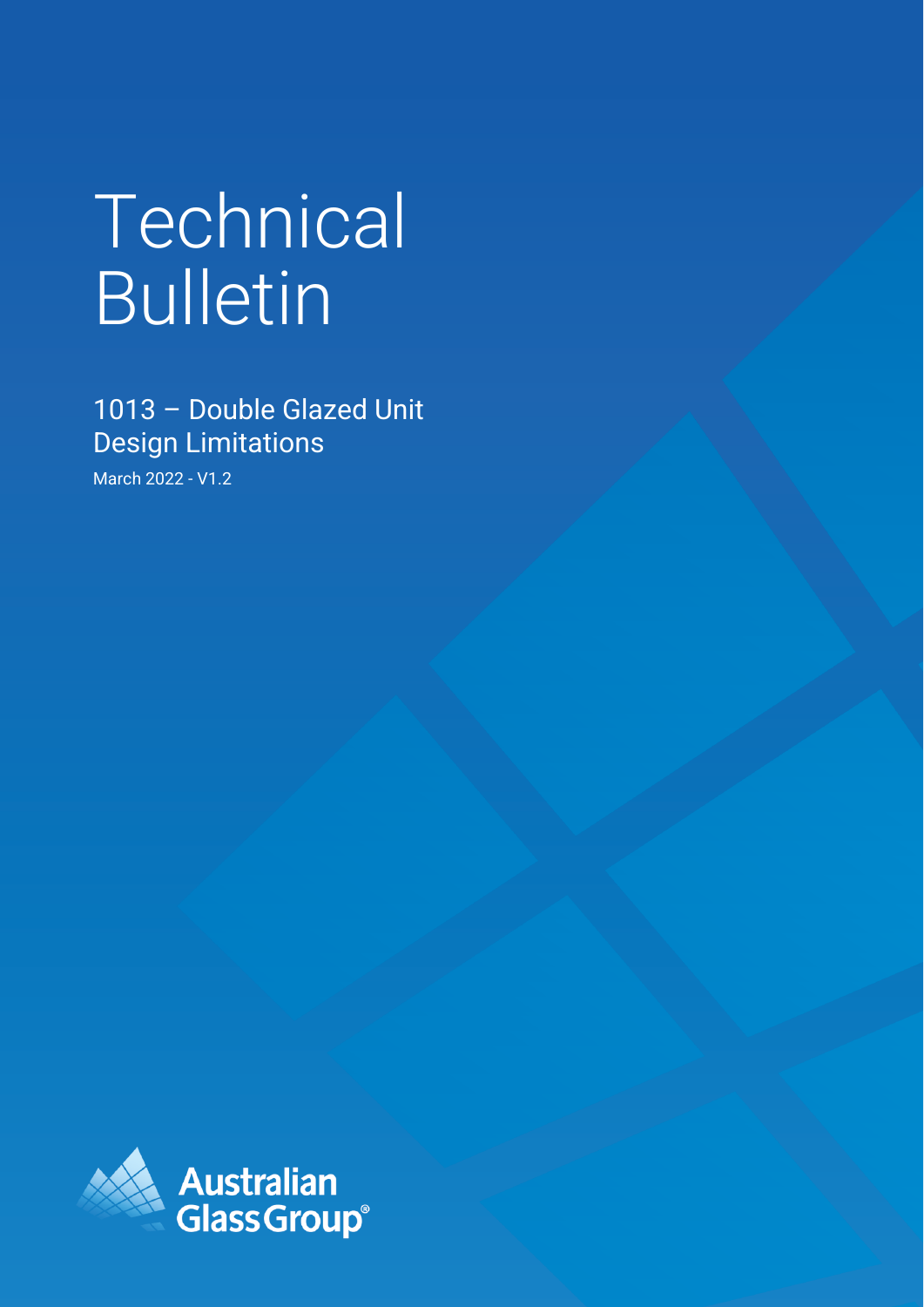## TB 1013 – Double Glazed Unit Design Limitations

### Cited National Standards

- AS 1288 Glass in buildings Selection and installation
- AS 4055 Wind Loads for Housing

Insulating Glass Units (IGU's) commonly made as Double Glazed Units (DGU/DG), are becoming more commonplace in domestic and commercial buildings to provide improved insulation, comfort, condensation and noise control.

In fact, proposed NCC 2022 changes suggest the need for double glazed units in several colder states as code minimum on new residential builds. However, specifiers need to understand the principles of IGU's and the limitations these place on design.

### The Basics

Clear monolithic glass accounts for less than 5% of a window's insulation value, the rest being supplied by the still air layers of the environments on either side of the glass. Since the heat flow resistance of still air is much greater than that of glass, a double glazed unit will have approximately twice the insulation (half the heat loss) compared to single glazing. Triple glazed units with two sealed airspaces and three panes of glass have an insulating value 3 times that of single glazing.

This is why double and triple glazed units are also referred to as insulating glass units as they provide insulation to the walls of a building.

### Insulation

Insulation of an IGU is measured with the U value. The U value is a measure of the rate of heat loss per square

meter of glass for a temperature difference of 1°C between interior and exterior (W/m<sup>2°</sup>C). The lower the U value, the better the insulation. U value is the inverse of R value ( $U = 1/R$  and R =  $1/U$ )

| <b>AGG NSW</b>                      | AGG VIC                             | <b>AGG TAS</b>                   |                                             |
|-------------------------------------|-------------------------------------|----------------------------------|---------------------------------------------|
| 140 Gilba Rd                        | 81-83 Rushdale St                   | 39 South Arm Rd                  | <b>Australian<br/>Glass Group®</b>          |
| Girraween, NSW<br>P: (02) 9896 0566 | Knoxfield, VIC<br>P: (03) 9730 7400 | Rokeby, TAS<br>P: (03) 6247 1625 |                                             |
| F: (02) 9896 0190                   | F: (03) 9730 7488                   | F: (03) 6247 6843                | agg.com.au   info.agg.com.au   1300 768 024 |

Page 1 of 9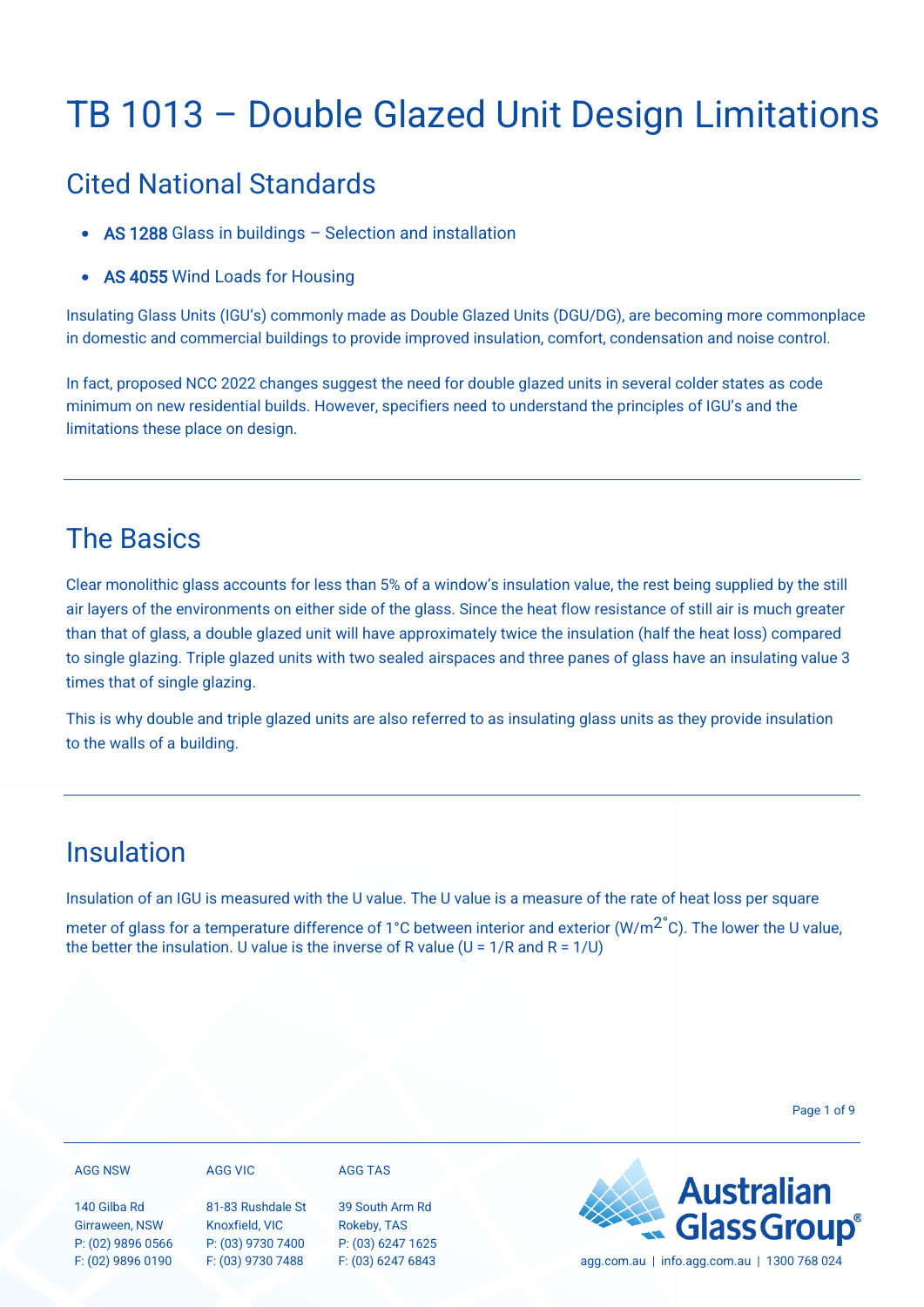### Pressure and Temperature Effects

An IGU is made by sealing air or gas (most commonly Argon) between panes of glass. When the unit is sealed, the pressure and temperature of the trapped air are the same as what is outside the unit at that time. As long as the unit remains sealed, the mass of air between the panes remains constant.

According to Charles' Law, the product of its volume and pressure, divided by its absolute temperature is also constant. If all the boundaries to the contained air/gas were rigid then the volume would be constant too and external pressure or temperature changes would have no effect on the pressure inside the unit. However, the glass panes comprising an IGU are thin and flexible so they will deflect when there is a difference in exterior and interior pressure. As such, and IGU can be considered as a sealed flexible chamber.

If the pressure outside the unit is higher than the internal pressure, this will cause the glass panes to deflect inwards and decrease the volume of the trapped air. If the external pressure is lower than the pressure inside the unit, the panes will bow outwards.

This is why for special applications such as high altitude glazing it is important to consider the relative pressure between manufacture site and glazing location and capillary tubes may be needed in some circumstances.

There are five common causes of pressure changes that affect IGU's:

- Barometric pressure changes from weather conditions
- Barometric pressure change from altitude difference between manufacturing and glazing locations
- **Wind**
- Air density difference from indoor and outdoor temperatures
- HVAC systems operating in a building

The barometric pressure at sea level is 101.3kPa, and will drop approximately 1kPa for every 100m increase in altitude. The change in pressure induced by a temperature rise of 2.7°C is the same as that caused by a barometric drop of 1kPa.

The net result is that an installed IGU is forever deflecting in and out with changes in climate. This deflection puts stress on the edge seals which can shorten their life if excessive. This deflection can also create changes in the appearance of transmission and reflection images, especially if the units are made from tinted or reflective glass.

If a unit is large and/or square in geometry it will need a larger spacer as units of this geometry deflect more than narrower rectangular shaped units. If the spacer is small enough that the units deflect enough that the panes touch, they are susceptible to an effect called Newton's Rings. As the panes are touching, the unit is no longer providing any insulation benefits and it is possible the panes could rub against each other and cause permanent surface damage to the glass.

Conversely, small thick glass units and long skinny units should be avoided as they do not flex. This increases the stress in the unit's edge seals, and in some cases the seal sizes need to be increased to cope with this.

Page 2 of 9

| AGG NSW |
|---------|
|         |

**AGG VIC**

140 Gilba Rd Girraween, NSW P: (02) 9896 0566 F: (02) 9896 0190

81-83 Rushdale St Knoxfield, VIC F: (03) 9730 7488

P: (03) 9730 7400 P: (03) 6247 1625 39 South Arm Rd Rokeby, TAS

**AGG TAS**



F: (03) 6247 6843 agg.com.au | info.agg.com.au | 1300 768 024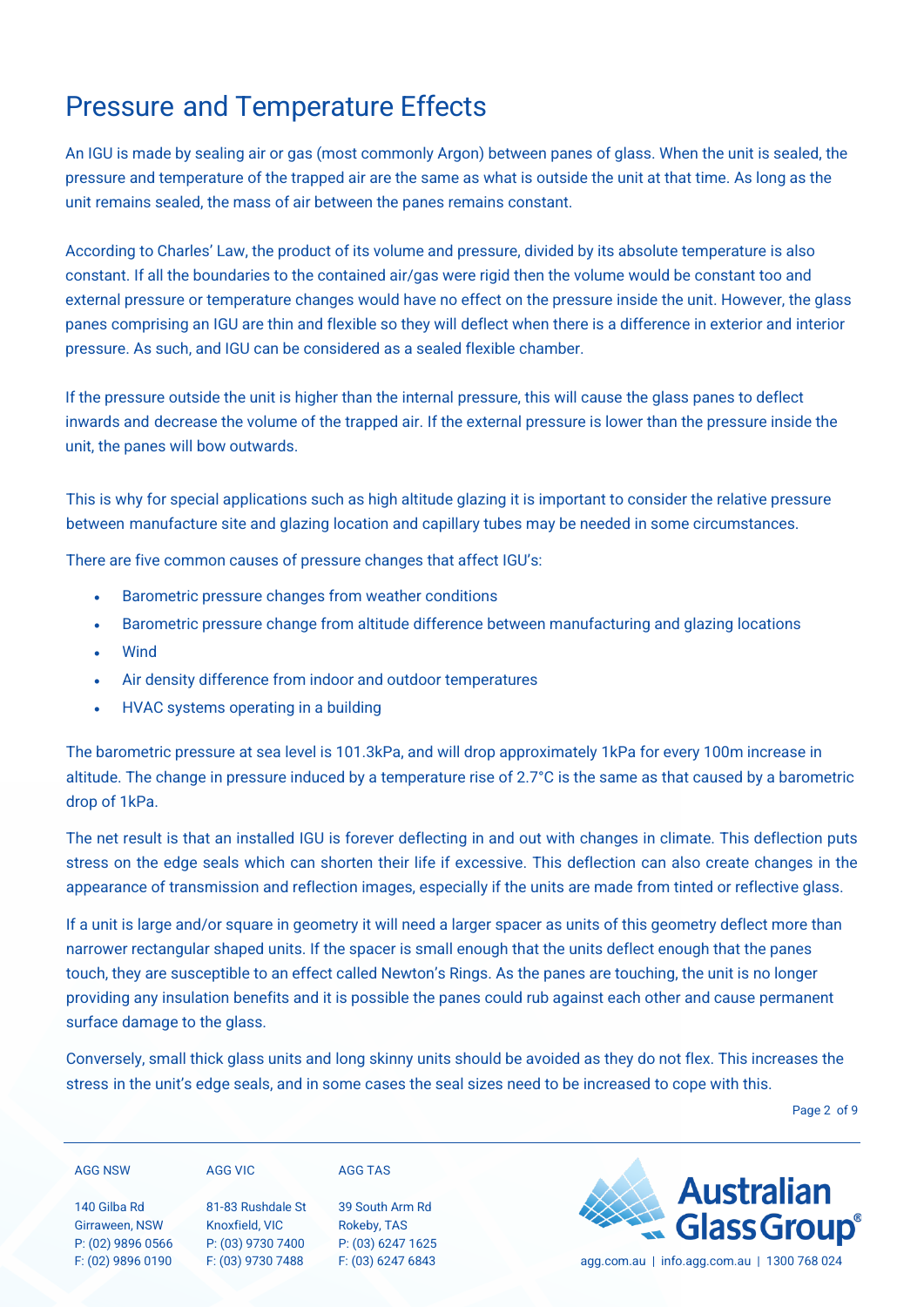### Wind Pressure Effects

The windows of a building must be strong enough to withstand the effects of wind without breakage. Wind pressure may be positive (acting to push into a building) or negative (acting to tear off components – typically common at building corners). See [Technical Bulletin 1009 - Wind Loads](https://agg.com.au/wp-content/uploads/2022/03/AGG-Technical-Bulletin-1009-Wind-Loads.pdf) for more detail on wind pressures.

When the outer pane is subject to positive pressure, it will deflect inwards. This compresses the air or gas inside the unit, which in turn pushes on the internal pane. These forces on the inner and outer pane are not equal, and the relationship between them is a complex one. AS 1288 includes a load sharing formula for IGU glass panes to calculate the load on each pane, which can then be used with charts included in AS 1288 section 4 to design each pane individually for wind loads.

### **Deflection**

Currently, AS 1288 does not contain a deflection limit for IGU's. It does contain a guidance limit of 20mm deflection. This is primarily due to the load sharing effect mentioned above, where due to the compression of the air/gas component of the IGU, the inner and outer panes deflect at slightly different intervals. Coupled with larger deflections of more than 20mm, this may become visually disturbing to any observer.

It is recommended that IGU units be limited to a deflection of span/90 to reduce the stress on the edge seals during the lifetime of the IGU. Spacer size is typically limited to span/150 or deflection/1.5 with the latter being more accurate as it takes into account the shape of the unit (rectangular or square) and local wind pressures. The tables have been created using both deflection limits.

### Human Impact

Glass components of an IGU must also be suitable for human impact when used in human impact situations. If a pane is subject to human impact on both sides such as ground floor glazing or balcony glazing, then the minimum area for each glass & type from table 5.1 can be increased by a factor of 1.5 as per clause 5.22 (a) of AS 1288. However, if the IGU is only susceptible to human impact from one side then the 1.5 factor is not applicable, refer clause 5.22(b) of AS 1288.

A good example of this is a 6 outer/12 air/ 6 inner IGU. If this unit is located on the ground floor, then both panes are subject to human impact and therefore must be safety glass. The maximum area from table 5.1 for 6mm

monolithic toughened glass is  $4m^2$ , but including the factor of 1.5, the maximum area of this IGU is 6m<sup>2</sup>. However, if this unit was located on level 5, *only the inner pane* is subject to human impact and therefore, the

inner pane is limited to a maximum area of  $4m^2$ . Also note that as the outer pane of this IGU is not subject to human impact, it does not have to be Grade A safety glass and could be Heat Strengthened.

The below tables have been created using the 1.5 factor from clause 5.22(a) of AS 1288 and are therefore suitable for IGU's that are subject to human impact on both sides, such as ground floor glazing, balcony glazing or internal partitions. Note that this applies to both double glazing and triple glazing.

Page 3 of 9

| <b>AGG NSW</b> |  |  |  |
|----------------|--|--|--|
|                |  |  |  |

**AGG VIC**

140 Gilba Rd Girraween, NSW P: (02) 9896 0566 F: (02) 9896 0190

81-83 Rushdale St Knoxfield, VIC F: (03) 9730 7488

P: (03) 9730 7400 P: (03) 6247 1625 39 South Arm Rd Rokeby, TAS

**AGG TAS**



F: (03) 6247 6843 agg.com.au | info.agg.com.au | 1300 768 024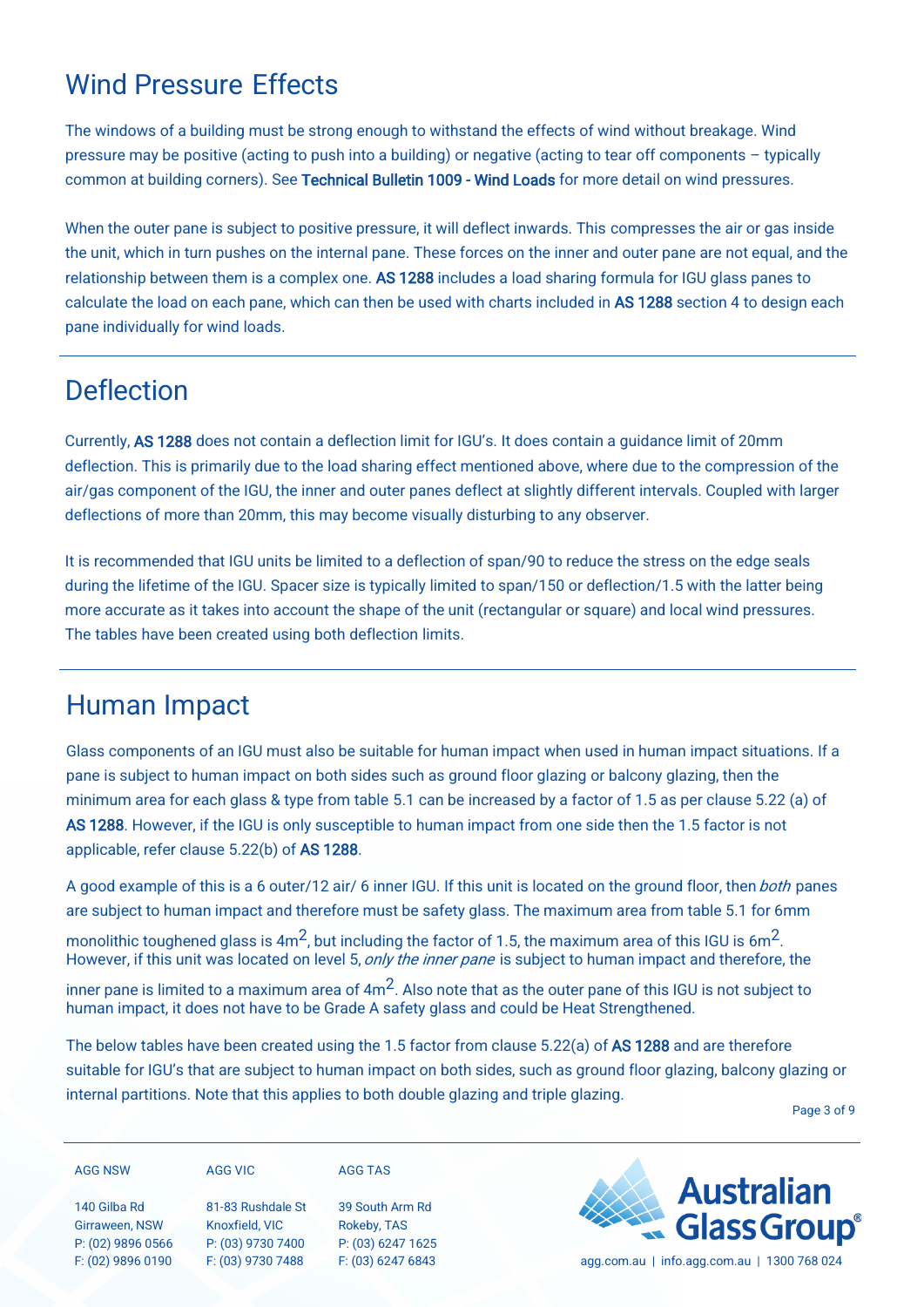| <b>AGG NSW</b>        | AGG VIC           | AGG TAS         |
|-----------------------|-------------------|-----------------|
| 140 Gilba Rd          | 81-83 Rushdale St | 39 South Arm Rd |
| <b>Girraween, NSW</b> | Knoxfield, VIC    | Rokeby, TAS     |

P: (02) 9896 0566 F: (02) 9896 0190 Knoxfield, VIC P: (03) 9730 7400 F: (03) 9730 7488

Rokeby, TAS P: (03) 6247 1625

| 2600           | 2700           |
|----------------|----------------|
| $6 - 14 - 6$   | $6 - 14 - 6$   |
| $6 - 14 - 6$   | 6-14-6         |
| 6-16-6         | 6-16-6         |
| 6-16-6         | $8 - 16 - 8$   |
| $8 - 16 - 8$   | $8 - 16 - 8$   |
| $8 - 18 - 8$   | $8 - 18 - 8$   |
| $8 - 18 - 8$   | $8 - 18 - 8$   |
| $8 - 18 - 8$   | $8 - 18 - 8$   |
| $8 - 18 - 8$   | $8 - 18 - 8$   |
| $8 - 18 - 8$   | $8 - 18 - 8$   |
| $8 - 18 - 8$   | $8 - 18 - 8$   |
| $8 - 18 - 8$   | $8 - 18 - 8$   |
| $8 - 18 - 8$   | 8-18-8         |
| $8 - 18 - 8$   | $8 - 18 - 8$   |
| $10 - 18 - 10$ | $10 - 18 - 10$ |
| $10 - 18 - 10$ | 10-18-10       |
| $10 - 18 - 10$ | 10-18-10       |
| 10-18-10       | $10 - 18 - 10$ |
| 10-18-10       | 10-18-10       |
| $10 - 18 - 10$ | 12-18-12       |
| $12 - 18 - 12$ | $12 - 18 - 12$ |
| 12-18-12       | 12-18-12       |
| 12-18-12       | 12-18-12       |



### N1 & N2 0.86kPa ULS, 0.37kPa SLS

### Minimum Toughened IGU Glass & Spacer Chart

**Note:**

• Based on AS 4055 Wind Zones N1 & N2. 0.86kPa ULS, 0.37kPa SLS

- **Does not** include corner zone wind pressures
- Based on deflection limits of span/90 and 20mm
- Based on normal furnace limits for toughened glass
- Based on human impact requirements & limitations for ground level IGU's
- **Does not** include glazing at height as per clause 5.22(b) of AS 1288. Specifier to determine thickness of inner pane accordingly
- Also consider reduced insulating performance of IGU's with spacers narrower than 12mm
- Minimum IGU composition expressed as Outer-spacer-Inner

|      | 1200        | 1300         | 1400         | 1500         | 1600         | 1700         | 1800         | 1900                                                | 2000                                | 2100                       | 2200                       | 2300         | 2400              | 2500                | 2600              | 2700           |
|------|-------------|--------------|--------------|--------------|--------------|--------------|--------------|-----------------------------------------------------|-------------------------------------|----------------------------|----------------------------|--------------|-------------------|---------------------|-------------------|----------------|
| 2000 | $4 - 8 - 4$ | $5 - 10 - 5$ | $5 - 10 - 5$ | $5 - 10 - 5$ | $5 - 12 - 5$ | $5 - 12 - 5$ | $5 - 12 - 5$ | $5 - 14 - 5$                                        | $6 - 14 - 6$                        | $6 - 14 - 6$               | $6 - 14 - 6$               | $6 - 14 - 6$ | $6 - 14 - 6$      | $6 - 14 - 6$        | $6 - 14 - 6$      | $6 - 14 - 6$   |
| 2100 | $4 - 8 - 4$ | $5 - 10 - 5$ | $5 - 10 - 5$ | $5 - 10 - 5$ | $5 - 12 - 5$ | $5 - 12 - 5$ | $5 - 12 - 5$ | $6 - 14 - 6$                                        | $6 - 14 - 6$                        | $6 - 14 - 6$               | $6 - 14 - 6$               | $6 - 14 - 6$ | $6 - 14 - 6$      | $6 - 14 - 6$        | $6 - 14 - 6$      | $6 - 14 - 6$   |
| 2200 | $4 - 8 - 4$ | $5 - 10 - 5$ | $5 - 10 - 5$ | $5 - 10 - 5$ | $5 - 12 - 5$ | $5 - 12 - 5$ | $5 - 12 - 5$ | $6 - 14 - 6$                                        | $6 - 14 - 6$                        | $6 - 14 - 6$               | $6 - 16 - 6$               | $6 - 16 - 6$ | $6 - 16 - 6$      | $6 - 16 - 6$        | $6 - 16 - 6$      | $6 - 16 - 6$   |
| 2300 | $4 - 8 - 4$ | $5 - 10 - 5$ | $5 - 10 - 5$ | $5 - 10 - 5$ | $5 - 12 - 5$ | $5 - 12 - 5$ | $6 - 12 - 6$ | $6 - 14 - 6$                                        | $6 - 14 - 6$                        | $6 - 14 - 6$               | $6 - 16 - 6$               | $6 - 16 - 6$ | $6 - 16 - 6$      | $6 - 16 - 6$        | $6 - 16 - 6$      | $8 - 16 - 8$   |
| 2400 | $4 - 8 - 4$ | $5 - 10 - 5$ | $5 - 10 - 5$ | $5 - 10 - 5$ | $5 - 12 - 5$ | $5 - 12 - 5$ | $6 - 12 - 6$ | $6 - 14 - 6$                                        | $6 - 14 - 6$                        | $6 - 14 - 6$               | $6 - 16 - 6$               | $6 - 16 - 6$ | $6 - 16 - 6$      | $6 - 16 - 6$        | $8 - 16 - 8$      | $8 - 16 - 8$   |
| 2500 | $5 - 8 - 5$ | $5 - 10 - 5$ | $5 - 10 - 5$ | $5 - 10 - 5$ | $5 - 12 - 5$ | $5 - 12 - 5$ | $6 - 12 - 6$ | $6 - 14 - 6$                                        | $6 - 14 - 6$                        | $6 - 14 - 6$               | $6 - 16 - 6$               | $6 - 16 - 6$ | $6 - 16 - 6$      | $8 - 18 - 8$        | $8 - 18 - 8$      | $8 - 18 - 8$   |
| 2600 | $5 - 8 - 5$ | $5 - 10 - 5$ | $5 - 10 - 5$ | $5 - 10 - 5$ | $5 - 12 - 5$ | $5 - 12 - 5$ | $6 - 12 - 6$ | $6 - 14 - 6$                                        | $6 - 14 - 6$                        | $6 - 14 - 6$               | $6 - 16 - 6$               | $6 - 16 - 6$ | $8 - 16 - 8$      | $8 - 18 - 8$        | $8 - 18 - 8$      | $8 - 18 - 8$   |
| 2700 | $5 - 8 - 5$ | $5 - 10 - 5$ | $5 - 10 - 5$ | $5 - 10 - 5$ | $5 - 12 - 5$ | $6 - 12 - 6$ | $6 - 12 - 6$ | $6 - 14 - 6$                                        | $6 - 14 - 6$                        | $6 - 14 - 6$               | $6 - 16 - 6$               | $8 - 16 - 8$ | $8 - 16 - 8$      | $8 - 18 - 8$        | $8 - 18 - 8$      | $8 - 18 - 8$   |
| 2800 | $5 - 8 - 5$ | $5 - 10 - 5$ | $5 - 10 - 5$ | $5 - 10 - 5$ | $5 - 12 - 5$ | $6 - 12 - 6$ | $6 - 12 - 6$ | $6 - 14 - 6$                                        | $6 - 14 - 6$                        | $8 - 14 - 8$               | $8 - 16 - 8$               | $8 - 16 - 8$ | $8 - 16 - 8$      | $8 - 18 - 8$        | $8 - 18 - 8$      | $8 - 18 - 8$   |
| 2900 | $5 - 8 - 5$ | $5 - 10 - 5$ | $5 - 10 - 5$ | $5 - 10 - 5$ | $6 - 12 - 6$ | $6 - 12 - 6$ | $6 - 12 - 6$ | $6 - 14 - 6$                                        | $6 - 14 - 6$                        | $8 - 14 - 8$               | $8 - 16 - 8$               | $8 - 16 - 8$ | $8 - 16 - 8$      | $8 - 18 - 8$        | $8 - 18 - 8$      | $8 - 18 - 8$   |
| 3000 | $5 - 8 - 5$ | $5 - 10 - 5$ | $5 - 10 - 5$ | $5 - 10 - 5$ | $6 - 12 - 6$ | $6 - 12 - 6$ | $6 - 12 - 6$ | $6 - 14 - 6$                                        | $6 - 14 - 6$                        | $8 - 14 - 8$               | $8 - 16 - 8$               | $8 - 16 - 8$ | $8 - 16 - 8$      | $8 - 18 - 8$        | $8 - 18 - 8$      | $8 - 18 - 8$   |
| 3100 | $5 - 8 - 5$ | $5 - 10 - 5$ | $5 - 10 - 5$ | $6 - 10 - 6$ | $6 - 12 - 6$ | $6 - 12 - 6$ | $6 - 12 - 6$ | $6 - 14 - 6$                                        | $8 - 14 - 8$                        | $8 - 14 - 8$               | $8 - 16 - 8$               | $8 - 16 - 8$ | $8 - 16 - 8$      | $8 - 18 - 8$        | $8 - 18 - 8$      | $8 - 18 - 8$   |
| 3200 | $5 - 8 - 5$ | $5 - 10 - 5$ | $6 - 10 - 6$ | $6 - 10 - 6$ | $6 - 12 - 6$ | $6 - 12 - 6$ | $6 - 12 - 6$ | $8 - 14 - 8$                                        | $8 - 14 - 8$                        | $8 - 14 - 8$               | $8 - 16 - 8$               | $8 - 16 - 8$ | $8 - 16 - 8$      | $8 - 18 - 8$        | $8 - 18 - 8$      | $8 - 18 - 8$   |
| 3300 | $5 - 8 - 5$ | $5 - 10 - 5$ | $6 - 10 - 6$ | $6 - 10 - 6$ | $6 - 12 - 6$ | $6 - 12 - 6$ | $8 - 12 - 8$ | $8 - 14 - 8$                                        | $8 - 14 - 8$                        | $8 - 14 - 8$               | $8 - 16 - 8$               | $8 - 16 - 8$ | $8 - 16 - 8$      | $8 - 18 - 8$        | $8 - 18 - 8$      | $8 - 18 - 8$   |
| 3500 | $5 - 8 - 5$ | $6 - 10 - 6$ | $6 - 10 - 6$ | $6 - 10 - 6$ | $6 - 12 - 6$ | $6 - 12 - 6$ | $8 - 12 - 8$ | $8 - 14 - 8$                                        | $8 - 14 - 8$                        | $8 - 14 - 8$               | $8 - 16 - 8$               | $8 - 16 - 8$ | $8 - 16 - 8$      | $8 - 18 - 8$        | $10 - 18 - 10$    | $10 - 18 - 10$ |
| 3700 | $5 - 8 - 5$ | $6 - 10 - 6$ | $6 - 10 - 6$ | $6 - 10 - 6$ | $6 - 12 - 6$ | $8 - 12 - 8$ | $8 - 12 - 8$ | $8 - 14 - 8$                                        | $8 - 14 - 8$                        | $8 - 14 - 8$               | $8 - 16 - 8$               | $8 - 16 - 8$ | $8 - 16 - 8$      | $10 - 18 - 10$      | $10 - 18 - 10$    | $10 - 18 - 10$ |
| 3900 | $6 - 8 - 6$ | $6 - 10 - 6$ | $6 - 10 - 6$ | $8 - 10 - 8$ | $8 - 12 - 8$ | $8 - 12 - 8$ | $8 - 12 - 8$ | $8 - 14 - 8$                                        | $8 - 14 - 8$                        | $8 - 14 - 8$               | $8 - 16 - 8$               | $8 - 16 - 8$ | 10-16-10 10-18-10 |                     | $10 - 18 - 10$    | $10 - 18 - 10$ |
| 4100 | $6 - 8 - 6$ | $6 - 10 - 6$ | $6 - 10 - 6$ | $8 - 10 - 8$ | $8 - 12 - 8$ | $8 - 12 - 8$ | $8 - 12 - 8$ | $8 - 14 - 8$                                        | $8 - 14 - 8$                        | $8 - 14 - 8$               | 10-16-10 10-16-10          |              | 10-16-10 10-18-10 |                     | $10 - 18 - 10$    | $10 - 18 - 10$ |
| 4300 | $6 - 8 - 6$ | $6 - 10 - 6$ | $8 - 10 - 8$ | $8 - 10 - 8$ | $8 - 12 - 8$ | $8 - 12 - 8$ | $8 - 12 - 8$ | $8 - 14 - 8$                                        | $8 - 14 - 8$                        |                            | 10-14-10 10-16-10 10-16-10 |              | 10-16-10 10-18-10 |                     | $10 - 18 - 10$    | $10 - 18 - 10$ |
| 4500 | $6 - 8 - 6$ | $6 - 10 - 6$ | $8 - 10 - 8$ | $8 - 10 - 8$ | $8 - 12 - 8$ | $8 - 12 - 8$ | $8 - 12 - 8$ | $8 - 14 - 8$                                        | $8 - 14 - 8$                        | 10-14-10 10-16-10 10-16-10 |                            |              | 10-16-10 10-18-10 |                     | $10 - 18 - 10$    | 12-18-12       |
| 4700 | $6 - 8 - 6$ | $8 - 10 - 8$ | $8 - 10 - 8$ | $8 - 10 - 8$ | $8 - 12 - 8$ | $8 - 12 - 8$ | $8 - 12 - 8$ | $8 - 14 - 8$                                        | 10-14-10 10-14-10 10-16-10 10-16-10 |                            |                            |              | 10-16-10 10-18-10 |                     | $12 - 18 - 12$    | 12-18-12       |
| 4900 | $6 - 8 - 6$ | $8 - 10 - 8$ | $8 - 10 - 8$ | $8 - 10 - 8$ | $8 - 12 - 8$ | $8 - 12 - 8$ | $8 - 12 - 8$ | $10-14-10$                                          | 10-14-10 10-14-10 10-16-10 10-16-10 |                            |                            |              | $10 - 16 - 10$    | $12 - 18 - 12$      | $12 - 18 - 12$    | $12 - 18 - 12$ |
| 5000 | $6 - 8 - 6$ | $8 - 10 - 8$ | $8 - 10 - 8$ | $8 - 10 - 8$ | $8 - 12 - 8$ | $8 - 12 - 8$ |              | 8-12-8 10-14-10 10-14-10 10-14-10 10-16-10 10-16-10 |                                     |                            |                            |              |                   | $10-16-10$ 12-18-12 | 12-18-12 12-18-12 |                |

Page 4 of 9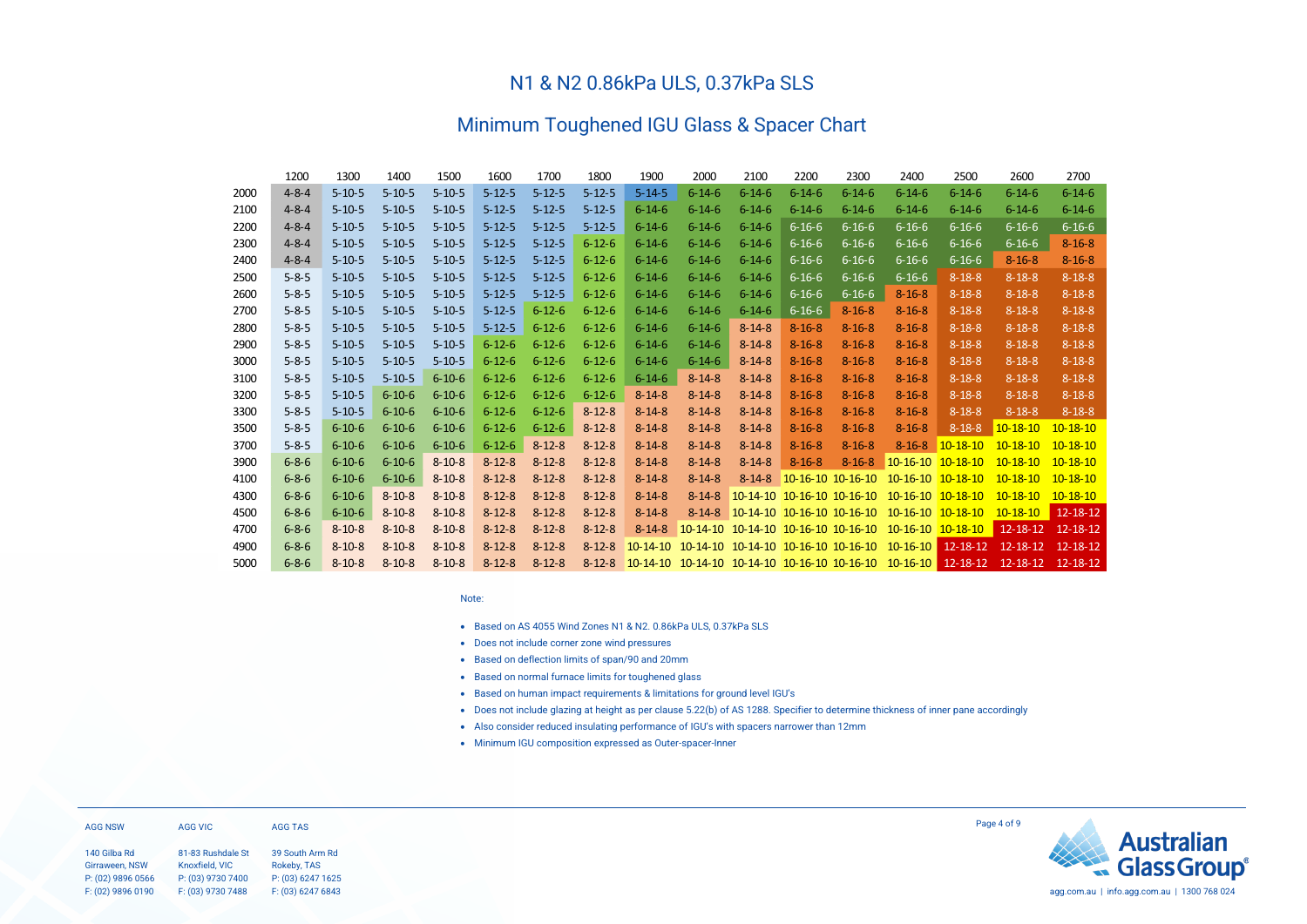#### **AGG NSW AGG VIC AGG TAS**

| 140 Gilba Rd      | 81-83 Rushdale St | 39 South Arm Rd   |
|-------------------|-------------------|-------------------|
| Girraween, NSW    | Knoxfield, VIC    | Rokeby, TAS       |
| P: (02) 9896 0566 | P: (03) 9730 7400 | P: (03) 6247 1625 |
| F: (02) 9896 0190 | F: (03) 9730 7488 | F: (03) 6247 6843 |



### N3 1.35kPa ULS, 0.55kPa SLS

### Minimum Toughened IGU Glass & Spacer Chart

### **Note:**

- Based on AS 4055 Wind Zone N3. 1.35kPa ULS, 0.55kPa SLS
- Does not include corner zone wind pressures
- Based on deflection limits of span/90 and 20mm
- Based on normal furnace limits for toughened glass
- Based on human impact requirements & limitations for ground level IGU's
- Does not include glazing at height as per clause 5.22(b) of AS 1288. Specifier to determine thickness of inner pane accordingly
- Also consider reduced insulating performance of IGU's with spacers narrower than 12mm
- Minimum IGU composition expressed as Outer-spacer-Inner

|      | 1200         | 1300         | 1400         | 1500         | 1600         | 1700         | 1800         | 1900           | 2000                                | 2100                                | 2200         | 2300              | 2400              | 2500           | 2600           | 2700           |
|------|--------------|--------------|--------------|--------------|--------------|--------------|--------------|----------------|-------------------------------------|-------------------------------------|--------------|-------------------|-------------------|----------------|----------------|----------------|
| 2000 | $4 - 8 - 4$  | $5 - 10 - 5$ | $5 - 10 - 5$ | $5 - 10 - 5$ | $5 - 12 - 5$ | $5 - 12 - 5$ | $5 - 12 - 5$ | $5 - 14 - 5$   | $6 - 14 - 6$                        | $6 - 14 - 6$                        | $6 - 14 - 6$ | $6 - 14 - 6$      | $6 - 14 - 6$      | $6 - 14 - 6$   | $6 - 14 - 6$   | $6 - 14 - 6$   |
| 2100 | $4 - 8 - 4$  | $5 - 10 - 5$ | $5 - 10 - 5$ | $5 - 10 - 5$ | $5 - 12 - 5$ | $5 - 12 - 5$ | $5 - 12 - 5$ | $6 - 14 - 6$   | $6 - 14 - 6$                        | $6 - 14 - 6$                        | $6 - 14 - 6$ | $6 - 14 - 6$      | $6 - 14 - 6$      | $6 - 14 - 6$   | $6 - 14 - 6$   | $6 - 14 - 6$   |
| 2200 | $4 - 8 - 4$  | $5 - 10 - 5$ | $5 - 10 - 5$ | $5 - 10 - 5$ | $5 - 12 - 5$ | $5 - 12 - 5$ | $5 - 12 - 5$ | $6 - 14 - 6$   | $6 - 14 - 6$                        | $6 - 14 - 6$                        | $6 - 16 - 6$ | $6 - 16 - 6$      | $6 - 16 - 6$      | $6 - 16 - 6$   | $6 - 16 - 6$   | $6 - 16 - 6$   |
| 2300 | $4 - 10 - 4$ | $5 - 10 - 5$ | $5 - 10 - 5$ | $5 - 10 - 5$ | $5 - 12 - 5$ | $5 - 12 - 5$ | $6 - 12 - 6$ | $6 - 14 - 6$   | $6 - 14 - 6$                        | $6 - 14 - 6$                        | $6 - 16 - 6$ | $6 - 16 - 6$      | $6 - 16 - 6$      | $6 - 16 - 6$   | $6 - 16 - 6$   | $8 - 16 - 8$   |
| 2400 | $4 - 10 - 4$ | $5 - 10 - 5$ | $5 - 10 - 5$ | $5 - 10 - 5$ | $5 - 12 - 5$ | $5 - 12 - 5$ | $6 - 12 - 6$ | $6 - 14 - 6$   | $6 - 14 - 6$                        | $6 - 14 - 6$                        | $6 - 16 - 6$ | $6 - 16 - 6$      | $6 - 16 - 6$      | $6 - 16 - 6$   | $8 - 16 - 8$   | $8 - 16 - 8$   |
| 2500 | $5 - 8 - 5$  | $5 - 10 - 5$ | $5 - 10 - 5$ | $5 - 10 - 5$ | $5 - 12 - 5$ | $5 - 12 - 5$ | $6 - 12 - 6$ | $6 - 14 - 6$   | $6 - 14 - 6$                        | $6 - 14 - 6$                        | $6 - 16 - 6$ | $6 - 16 - 6$      | $6 - 16 - 6$      | $8 - 18 - 8$   | $8 - 18 - 8$   | $8 - 18 - 8$   |
| 2600 | $5 - 8 - 5$  | $5 - 10 - 5$ | $5 - 10 - 5$ | $5 - 10 - 5$ | $5 - 12 - 5$ | $5 - 12 - 5$ | $6 - 12 - 6$ | $6 - 14 - 6$   | $6 - 14 - 6$                        | $6 - 14 - 6$                        | $6 - 16 - 6$ | $6 - 16 - 6$      | $8 - 16 - 8$      | $8 - 18 - 8$   | $8 - 18 - 8$   | $8 - 18 - 8$   |
| 2700 | $5 - 8 - 5$  | $5 - 10 - 5$ | $5 - 10 - 5$ | $5 - 10 - 5$ | $5 - 12 - 5$ | $6 - 12 - 6$ | $6 - 12 - 6$ | $6 - 14 - 6$   | $6 - 14 - 6$                        | $6 - 14 - 6$                        | $6 - 16 - 6$ | $8 - 16 - 8$      | $8 - 16 - 8$      | $8 - 18 - 8$   | $8 - 18 - 8$   | $8 - 18 - 8$   |
| 2800 | $5 - 8 - 5$  | $5 - 10 - 5$ | $5 - 10 - 5$ | $5 - 10 - 5$ | $5 - 12 - 5$ | $6 - 12 - 6$ | $6 - 12 - 6$ | $6 - 14 - 6$   | $6 - 14 - 6$                        | $6 - 14 - 6$                        | $8 - 16 - 8$ | $8 - 16 - 8$      | $8 - 16 - 8$      | $8 - 18 - 8$   | $8 - 18 - 8$   | $8 - 18 - 8$   |
| 2900 | $5 - 8 - 5$  | $5 - 10 - 5$ | $5 - 10 - 5$ | $5 - 12 - 5$ | $6 - 12 - 6$ | $6 - 12 - 6$ | $6 - 12 - 6$ | $6 - 14 - 6$   | $6 - 14 - 6$                        | $8 - 14 - 8$                        | $8 - 16 - 8$ | $8 - 16 - 8$      | $8 - 16 - 8$      | $8 - 18 - 8$   | $8 - 18 - 8$   | $8 - 18 - 8$   |
| 3000 | $5 - 8 - 5$  | $5 - 10 - 5$ | $5 - 10 - 5$ | $5 - 12 - 5$ | $6 - 12 - 6$ | $6 - 12 - 6$ | $6 - 12 - 6$ | $6 - 14 - 6$   | $8 - 14 - 8$                        | $8 - 14 - 8$                        | $8 - 16 - 8$ | $8 - 16 - 8$      | $8 - 16 - 8$      | $8 - 18 - 8$   | $8 - 18 - 8$   | $8 - 18 - 8$   |
| 3100 | $5 - 8 - 5$  | $5 - 10 - 5$ | $5 - 10 - 5$ | $6 - 10 - 6$ | $6 - 12 - 6$ | $6 - 12 - 6$ | $6 - 12 - 6$ | $6 - 14 - 6$   | $8 - 14 - 8$                        | $8 - 14 - 8$                        | $8 - 16 - 8$ | $8 - 16 - 8$      | $8 - 16 - 8$      | $8 - 18 - 8$   | $8 - 18 - 8$   | $8 - 18 - 8$   |
| 3200 | $5 - 8 - 5$  | $5 - 10 - 5$ | $5 - 10 - 5$ | $6 - 10 - 6$ | $6 - 12 - 6$ | $6 - 12 - 6$ | $6 - 12 - 6$ | $8 - 14 - 8$   | $8 - 14 - 8$                        | $8 - 14 - 8$                        | $8 - 16 - 8$ | $8 - 16 - 8$      | $8 - 16 - 8$      | $8 - 18 - 8$   | $8 - 18 - 8$   | $8 - 18 - 8$   |
| 3300 | $5 - 8 - 5$  | $5 - 10 - 5$ | $6 - 10 - 6$ | $6 - 10 - 6$ | $6 - 12 - 6$ | $6 - 12 - 6$ | $8 - 12 - 8$ | $8 - 14 - 8$   | $8 - 14 - 8$                        | $8 - 14 - 8$                        | $8 - 16 - 8$ | $8 - 16 - 8$      | $8 - 16 - 8$      | $8 - 18 - 8$   | $8 - 18 - 8$   | $8 - 18 - 8$   |
| 3500 | $5 - 8 - 5$  | $6 - 10 - 6$ | $6 - 10 - 6$ | $6 - 10 - 6$ | $6 - 12 - 6$ | $6 - 12 - 6$ | $8 - 12 - 8$ | $8 - 14 - 8$   | $8 - 14 - 8$                        | $8 - 14 - 8$                        | $8 - 16 - 8$ | $8 - 16 - 8$      | $8 - 16 - 8$      | $8 - 18 - 8$   | $10 - 18 - 10$ | $10 - 18 - 10$ |
| 3700 | $5 - 8 - 5$  | $6 - 10 - 6$ | $6 - 10 - 6$ | $6 - 10 - 6$ | $6 - 12 - 6$ | $8 - 12 - 8$ | $8 - 12 - 8$ | $8 - 14 - 8$   | $8 - 14 - 8$                        | $8 - 14 - 8$                        |              | 10-16-10 10-16-10 | $10 - 16 - 10$    | $10 - 18 - 10$ | $10 - 18 - 10$ | $10 - 18 - 10$ |
| 3900 | $6 - 8 - 6$  | $6 - 10 - 6$ | $6 - 10 - 6$ | $8 - 10 - 8$ | $8 - 12 - 8$ | $8 - 12 - 8$ | $8 - 12 - 8$ | $8 - 14 - 8$   | $8 - 14 - 8$                        | $8 - 14 - 8$                        |              | 10-16-10 10-16-10 | $10-16-10$        | $10 - 18 - 10$ | $10 - 18 - 10$ | $10 - 18 - 10$ |
| 4100 | $6 - 8 - 6$  | $6 - 10 - 6$ | $6 - 10 - 6$ | $8 - 10 - 8$ | $8 - 12 - 8$ | $8 - 12 - 8$ | $8 - 12 - 8$ | $8 - 14 - 8$   | $8 - 14 - 8$                        | $8 - 14 - 8$                        |              | 10-16-10 10-16-10 | $10 - 16 - 10$    | $10 - 18 - 10$ | $10 - 18 - 10$ | $10 - 18 - 10$ |
| 4300 | $6 - 8 - 6$  | $6 - 10 - 6$ | $8 - 10 - 8$ | $8 - 10 - 8$ | $8 - 12 - 8$ | $8 - 12 - 8$ | $8 - 12 - 8$ | $8 - 14 - 8$   | $8 - 14 - 8$                        | 10-14-10 10-16-10 10-16-10          |              |                   | 10-16-10 10-18-10 |                | $10 - 18 - 10$ | $10 - 18 - 10$ |
| 4500 | $6 - 8 - 6$  | $6 - 10 - 6$ | $8 - 10 - 8$ | $8 - 10 - 8$ | $8 - 12 - 8$ | $8 - 12 - 8$ | $8 - 12 - 8$ | $8 - 14 - 8$   | $8 - 14 - 8$                        | 10-14-10 10-16-10 10-16-10          |              |                   | 10-16-10 10-18-10 |                | $10 - 18 - 10$ | $12 - 18 - 12$ |
| 4700 | $6 - 8 - 6$  | $8 - 10 - 8$ | $8 - 10 - 8$ | $8 - 10 - 8$ | $8 - 12 - 8$ | $8 - 12 - 8$ | $8 - 12 - 8$ | $8 - 14 - 8$   | $10 - 14 - 10$                      | 10-14-10 10-16-10 10-16-10          |              |                   | 10-16-10 10-18-10 |                | $12 - 18 - 12$ | $12 - 18 - 12$ |
| 4900 | $6 - 8 - 6$  | $8 - 10 - 8$ | $8 - 10 - 8$ | $8 - 10 - 8$ | $8 - 12 - 8$ | $8 - 12 - 8$ | $8 - 12 - 8$ | $10-14-10$     |                                     | 10-14-10 10-14-10 10-16-10 10-16-10 |              |                   | $10 - 16 - 10$    | $12 - 18 - 12$ | $12 - 18 - 12$ | $12 - 18 - 12$ |
| 5000 | $6 - 8 - 6$  | $8 - 10 - 8$ | $8 - 10 - 8$ | $8 - 10 - 8$ | $8 - 12 - 8$ | $8 - 12 - 8$ | $8 - 12 - 8$ | $10 - 14 - 10$ | 10-14-10 10-14-10 10-16-10 10-16-10 |                                     |              |                   | $10-16-10$        | $12 - 18 - 12$ | $12 - 18 - 12$ | $12 - 18 - 12$ |

Page 5 of 9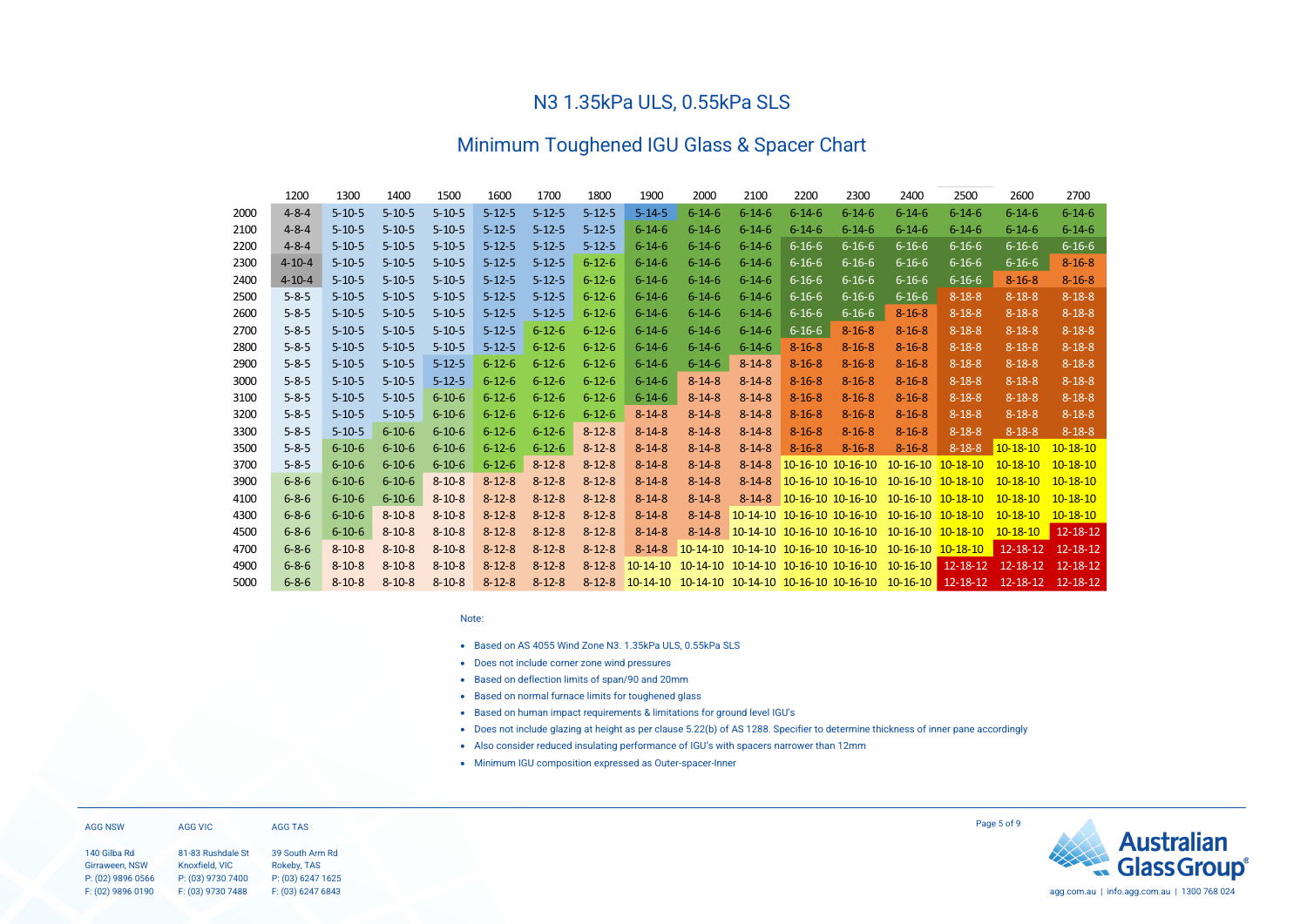P: (02) 9896 0566 F: (02) 9896 0190

| <b>AGG NSW</b>        | AGG VIC           | AGG TAS         |
|-----------------------|-------------------|-----------------|
| 140 Gilba Rd          | 81-83 Rushdale St | 39 South Arm Rd |
| <b>Girraween, NSW</b> | Knoxfield, VIC    | Rokeby, TAS     |

Knoxfield, VIC P: (03) 9730 7400 F: (03) 9730 7488 P: (03) 6247 1625



### N4 & C1 2.01kPa ULS, 0.82kPa SLS

### Minimum Toughened IGU Glass & Spacer Chart

**Note:**

- Based on AS 4055 Wind Zones N4 & C1. 2.01kPa ULS, 0.82kPa SLS
- **Does not** include corner zone wind pressures
- Based on deflection limits of span/90 and 20mm
- Based on normal furnace limits for toughened glass
- Based on human impact requirements & limitations for ground level IGU's
- **Does not** include glazing at height as per clause 5.22(b) of AS 1288. Specifier to determine thickness of inner pane accordingly
- Also consider reduced insulating performance of IGU's with spacers narrower than 12mm
- Minimum IGU composition expressed as Outer-spacer-Inner

|      | 1200         | 1300         | 1400         | 1500         | 1600         | 1700         | 1800         | 1900          | 2000           | 2100               | 2200          | 2300                                                          | 2400               | 2500             | 2600                       | 2700           |
|------|--------------|--------------|--------------|--------------|--------------|--------------|--------------|---------------|----------------|--------------------|---------------|---------------------------------------------------------------|--------------------|------------------|----------------------------|----------------|
| 2000 | $5 - 8 - 5$  | $5 - 10 - 5$ | $5 - 10 - 5$ | $5 - 10 - 5$ | $5 - 12 - 5$ | $5 - 12 - 5$ | $5 - 12 - 5$ | $5 - 14 - 5$  | $6 - 14 - 6$   | $6 - 14 - 6$       | $6 - 14 - 6$  | $6 - 14 - 6$                                                  | $6 - 14 - 6$       | $6 - 14 - 6$     | $6 - 14 - 6$               | $6 - 14 - 6$   |
| 2100 | $5 - 8 - 5$  | $5 - 10 - 5$ | $5 - 10 - 5$ | $5 - 10 - 5$ | $5 - 12 - 5$ | $5 - 12 - 5$ | $5 - 12 - 5$ | $6 - 14 - 6$  | $6 - 14 - 6$   | $6 - 14 - 6$       | $6 - 14 - 6$  | $6 - 14 - 6$                                                  | $6 - 14 - 6$       | $6 - 14 - 6$     | $6 - 14 - 6$               | $6 - 14 - 8$   |
| 2200 | $5 - 8 - 5$  | $5 - 10 - 5$ | $5 - 10 - 5$ | $5 - 10 - 5$ | $5 - 12 - 5$ | $5 - 12 - 5$ | $5 - 12 - 5$ | $6 - 14 - 6$  | $6 - 14 - 6$   | $6 - 14 - 6$       | $6 - 16 - 8$  | $6 - 16 - 8$                                                  | $6 - 16 - 8$       | $6 - 16 - 8$     | $6 - 16 - 8$               | $6 - 16 - 8$   |
| 2300 | $5 - 8 - 5$  | $5 - 10 - 5$ | $5 - 10 - 5$ | $5 - 12 - 5$ | $5 - 12 - 5$ | $5 - 12 - 5$ | $6 - 12 - 6$ | $6 - 14 - 6$  | $6 - 14 - 6$   | $6 - 14 - 6$       | $6 - 16 - 8$  | $6 - 16 - 8$                                                  | $6 - 16 - 8$       | $6 - 16 - 8$     | $6 - 16 - 8$               | $8 - 16 - 8$   |
| 2400 | $5 - 8 - 5$  | $5 - 10 - 5$ | $5 - 10 - 5$ | $5 - 12 - 5$ | $5 - 12 - 5$ | $5 - 14 - 5$ | $6 - 12 - 6$ | $6 - 14 - 6$  | $6 - 14 - 6$   | $6 - 14 - 6$       | $6 - 16 - 8$  | $6 - 16 - 8$                                                  | $6 - 16 - 8$       | $6 - 16 - 8$     | $8 - 16 - 8$               | $8 - 16 - 8$   |
| 2500 | $5 - 8 - 5$  | $5 - 10 - 5$ | $5 - 12 - 5$ | $5 - 12 - 5$ | $6 - 12 - 6$ | $6 - 12 - 6$ | $6 - 12 - 6$ | $6 - 14 - 6$  | $6 - 14 - 6$   | $6 - 14 - 6$       | $6 - 16 - 8$  | $6 - 16 - 8$                                                  | $6 - 16 - 8$       | $8 - 18 - 8$     | $8 - 18 - 8$               | $8 - 18 - 8$   |
| 2600 | $5 - 10 - 5$ | $5 - 10 - 5$ | $6 - 10 - 6$ | $6 - 10 - 6$ | $6 - 12 - 6$ | $6 - 12 - 6$ | $6 - 12 - 6$ | $6 - 14 - 6$  | $6 - 14 - 6$   | $6 - 14 - 6$       | $6 - 16 - 8$  | $6 - 16 - 8$                                                  | $8 - 16 - 8$       | $8 - 18 - 8$     | $8 - 18 - 8$               | $8 - 18 - 8$   |
| 2700 | $5 - 10 - 5$ | $6 - 10 - 6$ | $6 - 10 - 6$ | $6 - 10 - 6$ | $6 - 12 - 6$ | $6 - 12 - 6$ | $6 - 12 - 6$ | $6 - 14 - 6$  | $6 - 14 - 6$   | $6 - 14 - 8$       | $6 - 16 - 8$  | $8 - 16 - 8$                                                  | $8 - 16 - 8$       | $8 - 18 - 8$     | $8 - 18 - 8$               | $8 - 18 - 8$   |
| 2800 | $5 - 10 - 5$ | $6 - 10 - 6$ | $6 - 10 - 6$ | $6 - 10 - 6$ | $6 - 12 - 6$ | $6 - 12 - 6$ | $6 - 14 - 6$ | $6 - 14 - 6$  | $6 - 14 - 8$   | $6 - 14 - 8$       | $8 - 16 - 8$  | $8 - 16 - 8$                                                  | $8 - 16 - 8$       | $8 - 18 - 8$     | $8 - 18 - 8$               | $8 - 18 - 10$  |
| 2900 | $5 - 10 - 5$ | $6 - 10 - 6$ | $6 - 10 - 6$ | $6 - 10 - 6$ | $6 - 12 - 6$ | $6 - 12 - 6$ | $6 - 14 - 6$ | $6 - 14 - 8$  | $6 - 14 - 8$   | $8 - 16 - 8$       | $8 - 16 - 8$  | $8 - 16 - 8$                                                  | $8 - 16 - 8$       | $8 - 18 - 8$     | $8 - 18 - 10$              | $8 - 18 - 10$  |
| 3000 | $6 - 8 - 6$  | $6 - 10 - 6$ | $6 - 10 - 6$ | $6 - 12 - 6$ | $6 - 12 - 6$ | $6 - 14 - 6$ | $6 - 14 - 6$ | $6 - 14 - 8$  | $6 - 14 - 8$   | $8 - 16 - 8$       | $8 - 16 - 8$  | $8 - 16 - 8$                                                  | $8 - 16 - 8$       | $8 - 18 - 10$    | $8 - 18 - 10$              | $8 - 18 - 10$  |
| 3100 | $6 - 8 - 6$  | $6 - 10 - 6$ | $6 - 10 - 6$ | $6 - 12 - 6$ | $6 - 12 - 6$ | $6 - 14 - 6$ | $6 - 12 - 8$ | $6 - 14 - 8$  | $8 - 14 - 8$   | $8 - 16 - 8$       | $8 - 16 - 8$  | $8 - 16 - 8$                                                  | $8 - 16 - 10$      | $8 - 18 - 10$    | $8 - 18 - 10$              | $8 - 18 - 10$  |
| 3200 | $6 - 8 - 6$  | $6 - 10 - 6$ | $6 - 10 - 6$ | $6 - 12 - 6$ | $6 - 12 - 6$ | $6 - 12 - 8$ | $6 - 12 - 8$ | $8 - 14 - 8$  | $8 - 14 - 8$   | $8 - 16 - 8$       | $8 - 16 - 8$  | $8 - 16 - 10$                                                 | $8 - 16 - 10$      | $8 - 18 - 10$    | $8 - 18 - 10$              | $8 - 18 - 10$  |
| 3300 | $6 - 8 - 6$  | $6 - 10 - 6$ | $6 - 10 - 6$ | $6 - 12 - 6$ | $6 - 12 - 8$ | $6 - 12 - 8$ | $6 - 12 - 8$ | $8 - 14 - 8$  | $8 - 14 - 8$   | $8 - 16 - 8$       | $8 - 16 - 8$  | $8 - 16 - 10$                                                 | $8 - 16 - 10$      | $8 - 18 - 10$    | $8 - 18 - 10$              | $8 - 18 - 10$  |
| 3500 | $6 - 8 - 6$  | $6 - 10 - 6$ | $6 - 10 - 6$ | $6 - 10 - 8$ | $6 - 12 - 8$ | $6 - 12 - 8$ | $8 - 12 - 8$ | $8 - 14 - 8$  | $8 - 14 - 8$   | $8 - 16 - 8$       | $8 - 16 - 10$ | $8 - 16 - 10$                                                 | $8 - 16 - 10$      | $8 - 18 - 10$    | $10 - 18 - 10$             | $10 - 18 - 10$ |
| 3700 | $6 - 8 - 6$  | $6 - 10 - 6$ | $6 - 10 - 6$ | $6 - 10 - 8$ | $6 - 12 - 8$ | $8 - 12 - 8$ | $8 - 12 - 8$ | $8 - 14 - 8$  | $8 - 14 - 8$   | $8 - 14 - 10$      | $8 - 16 - 10$ | $8 - 16 - 10$                                                 |                    | 8-16-10 10-18-10 | $10 - 18 - 10$             | $10 - 18 - 10$ |
| 3900 | $6 - 8 - 6$  | $6 - 10 - 6$ | $6 - 10 - 8$ | $6 - 10 - 8$ | $8 - 12 - 8$ | $8 - 12 - 8$ | $8 - 12 - 8$ | $8 - 14 - 8$  | $8 - 14 - 8$   | $8 - 14 - 10$      | $8 - 16 - 10$ |                                                               | $8-16-10$ 10-16-10 | $10 - 18 - 10$   | $10 - 18 - 10$             | $10 - 18 - 10$ |
| 4100 | $6 - 8 - 6$  | $6 - 10 - 6$ | $6 - 10 - 8$ | $8 - 10 - 8$ | $8 - 12 - 8$ | $8 - 12 - 8$ | $8 - 12 - 8$ | $8 - 14 - 8$  | $8 - 14 - 10$  |                    |               | 8-14-10 10-16-10 10-16-10                                     | $10-16-10$         | $10 - 18 - 10$   | $10 - 18 - 10$             | $10 - 18 - 10$ |
| 4300 | $6 - 8 - 6$  | $6 - 10 - 6$ | $8 - 10 - 8$ | $8 - 10 - 8$ | $8 - 12 - 8$ | $8 - 12 - 8$ | $8 - 12 - 8$ | $8 - 14 - 8$  |                | $8-14-10$ 10-14-10 |               | 10-16-10 10-16-10                                             | $10 - 16 - 10$     | $10 - 18 - 10$   | $10 - 18 - 10$             | $10 - 18 - 10$ |
| 4500 | $6 - 8 - 6$  | $6 - 10 - 6$ | $8 - 10 - 8$ | $8 - 10 - 8$ | $8 - 12 - 8$ | $8 - 12 - 8$ | $8 - 12 - 8$ | $8 - 14 - 10$ |                |                    |               | 8-14-10 10-14-10 10-16-10 10-16-10                            | 10-16-10 10-18-10  |                  | $10 - 18 - 10$             | $12 - 18 - 12$ |
| 4700 | $6 - 8 - 6$  | $8 - 10 - 8$ | $8 - 10 - 8$ | $8 - 10 - 8$ | $8 - 12 - 8$ | $8 - 12 - 8$ | $8 - 14 - 8$ |               |                |                    |               | 8-14-10 10-14-10 10-14-10 10-16-10 10-16-10 10-16-10 10-18-10 |                    |                  | $12 - 18 - 12$             | $12 - 18 - 12$ |
| 4900 | $6 - 8 - 6$  | $8 - 10 - 8$ | $8 - 10 - 8$ | $8 - 10 - 8$ | $8 - 12 - 8$ | $8 - 12 - 8$ | $8 - 14 - 8$ | $10-14-10$    | $10 - 14 - 10$ |                    |               | 10-14-10 10-16-10 10-16-10                                    | $10 - 16 - 10$     | $12 - 18 - 12$   | $12 - 18 - 12$             | $12 - 18 - 12$ |
| 5000 | $6 - 8 - 6$  | $8 - 10 - 8$ | $8 - 10 - 8$ | $8 - 10 - 8$ | $8 - 12 - 8$ | $8 - 12 - 8$ | $8 - 14 - 8$ |               |                |                    |               | 10-14-10 10-14-10 10-14-10 10-16-10 10-16-10 10-16-10         |                    |                  | 12-18-12 12-18-12 12-18-12 |                |

Page 6 of 9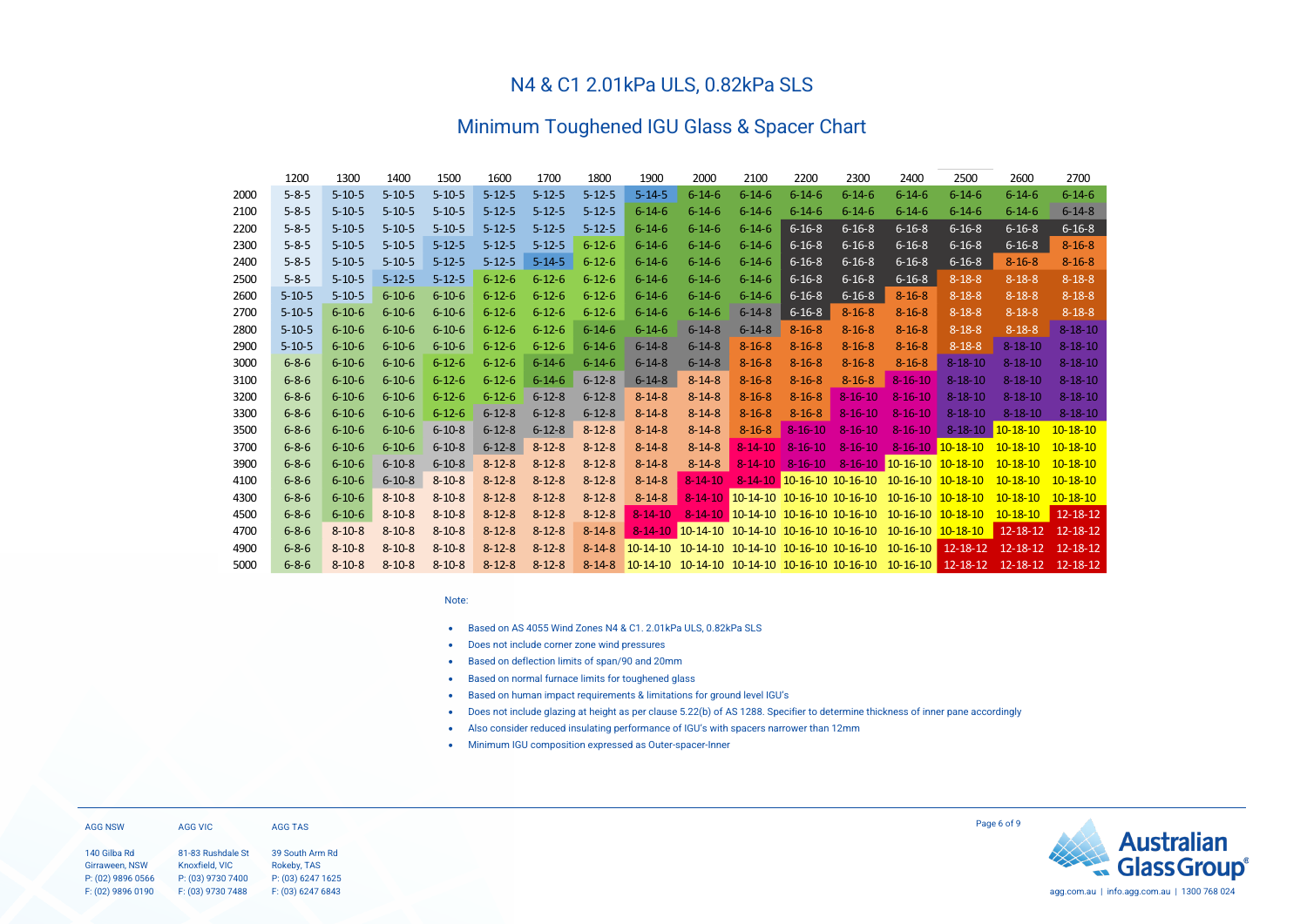#### **AGG NSW AGG VIC AGG TAS**

| 140 Gilba Rd      | 81-83 Rushdale St | 39 South Arm Rd   |
|-------------------|-------------------|-------------------|
| Girraween, NSW    | Knoxfield, VIC    | Rokeby, TAS       |
| P: (02) 9896 0566 | P: (03) 9730 7400 | P: (03) 6247 1625 |
| F: (02) 9896 0190 | F: (03) 9730 7488 | F: (03) 6247 6843 |



### N5 & C2 2.96kPa ULS, 1.19kPa SLS

### Minimum Toughened IGU Glass & Spacer Chart

### **Note:**

- Based on AS 4055 Wind Zones N5 & C2. 2.96kPa ULS, 1.19kPa SLS
- **Does not** include corner zone wind pressures
- Based on deflection limits of span/90 and 20mm
- Based on normal furnace limits for toughened glass
- Based on human impact requirements & limitations for ground level IGU's
- **Does not** include glazing at height as per clause 5.22(b) of AS 1288. Specifier to determine thickness of inner pane accordingly
- Also consider reduced insulating performance of IGU's with spacers narrower than 12mm
- Minimum IGU composition expressed as Outer-spacer-Inner

|      | 1200         | 1300         | 1400         | 1500         | 1600          | 1700          | 1800          | 1900                   | 2000                               | 2100                                | 2200                | 2300                                | 2400                | 2500                                         | 2600           | 2700           |
|------|--------------|--------------|--------------|--------------|---------------|---------------|---------------|------------------------|------------------------------------|-------------------------------------|---------------------|-------------------------------------|---------------------|----------------------------------------------|----------------|----------------|
| 2000 | $6 - 8 - 6$  | $6 - 10 - 6$ | $6 - 10 - 6$ | $6 - 12 - 6$ | $6 - 12 - 6$  | $6 - 12 - 6$  | $6 - 12 - 6$  | $6 - 14 - 6$           | $6 - 14 - 6$                       | $6 - 14 - 6$                        | $6 - 14 - 6$        | $6 - 14 - 8$                        | $6 - 14 - 8$        | $6 - 14 - 8$                                 | $8 - 14 - 8$   | $8 - 14 - 8$   |
| 2100 | $6 - 8 - 6$  | $6 - 10 - 6$ | $6 - 10 - 6$ | $6 - 12 - 6$ | $6 - 12 - 6$  | $6 - 12 - 6$  | $6 - 12 - 6$  | $6 - 14 - 6$           | $6 - 14 - 6$                       | $6 - 14 - 6$                        | $6 - 14 - 6$        | $6 - 14 - 8$                        | $8 - 14 - 8$        | $8 - 14 - 8$                                 | $8 - 14 - 8$   | $8 - 14 - 8$   |
| 2200 | $6 - 8 - 6$  | $6 - 10 - 6$ | $6 - 10 - 6$ | $6 - 12 - 6$ | $6 - 12 - 6$  | $6 - 12 - 6$  | $6 - 12 - 6$  | $6 - 14 - 6$           | $6 - 14 - 6$                       | $6 - 14 - 6$                        | $6 - 16 - 8$        | $6 - 16 - 8$                        | $8 - 16 - 8$        | $8 - 16 - 8$                                 | $8 - 16 - 8$   | $8 - 16 - 8$   |
| 2300 | $6 - 8 - 6$  | $6 - 10 - 6$ | $6 - 10 - 6$ | $6 - 12 - 6$ | $6 - 12 - 6$  | $6 - 12 - 6$  | $6 - 14 - 6$  | $6 - 14 - 6$           | $6 - 14 - 8$                       | $6 - 14 - 8$                        | $6 - 16 - 8$        | $8 - 16 - 8$                        | $8 - 16 - 8$        | $8 - 16 - 8$                                 | $8 - 16 - 8$   | $8 - 16 - 10$  |
| 2400 | $6 - 8 - 6$  | $6 - 10 - 6$ | $6 - 10 - 6$ | $6 - 12 - 6$ | $6 - 12 - 6$  | $6 - 12 - 6$  | $6 - 14 - 6$  | $6 - 14 - 8$           | $6 - 14 - 8$                       | $8 - 14 - 8$                        | $8 - 16 - 8$        | $8 - 16 - 8$                        | $8 - 16 - 8$        | $8 - 16 - 8$                                 | $8 - 16 - 10$  | $8 - 16 - 10$  |
| 2500 | $6 - 8 - 6$  | $6 - 10 - 6$ | $6 - 10 - 6$ | $6 - 12 - 6$ | $6 - 12 - 6$  | $6 - 12 - 6$  | $6 - 14 - 6$  | $6 - 14 - 8$           | $6 - 14 - 8$                       | $8 - 14 - 8$                        | $8 - 16 - 8$        | $8 - 16 - 8$                        | $8 - 16 - 8$        | $8 - 18 - 10$                                | $8 - 18 - 10$  | $8 - 18 - 10$  |
| 2600 | $6 - 8 - 6$  | $6 - 10 - 6$ | $6 - 10 - 6$ | $6 - 12 - 6$ | $6 - 12 - 8$  | $6 - 12 - 8$  | $6 - 12 - 8$  | $6 - 14 - 8$           | $8 - 14 - 8$                       | $8 - 14 - 8$                        | $8 - 16 - 8$        | $8 - 16 - 8$                        | $8 - 16 - 10$       | $8 - 18 - 10$                                | $8 - 18 - 10$  | $10 - 18 - 10$ |
| 2700 | $6 - 8 - 6$  | $6 - 10 - 6$ | $6 - 10 - 8$ | $6 - 12 - 8$ | $6 - 12 - 8$  | $6 - 12 - 8$  | $6 - 14 - 8$  | $6 - 14 - 8$           | $8 - 14 - 8$                       | $8 - 14 - 8$                        | $8 - 16 - 8$        | $8 - 16 - 10$                       | $8 - 16 - 10$       | $8 - 18 - 10$                                | $10 - 18 - 10$ | $10 - 18 - 10$ |
| 2800 | $6 - 8 - 6$  | $6 - 10 - 6$ | $6 - 10 - 8$ | $6 - 12 - 8$ | $6 - 12 - 8$  | $6 - 12 - 8$  | $6 - 14 - 8$  | $8 - 14 - 8$           | $8 - 14 - 8$                       | $8 - 14 - 8$                        | $8 - 16 - 10$       | $8 - 16 - 10$                       | $8 - 16 - 10$       | $10 - 18 - 10$                               | $10 - 18 - 10$ | $10 - 18 - 10$ |
| 2900 | $6 - 10 - 6$ | $6 - 10 - 6$ | $6 - 10 - 8$ | $6 - 12 - 8$ | $6 - 12 - 8$  | $6 - 14 - 8$  | $6 - 14 - 8$  | $8 - 14 - 8$           | $8 - 14 - 8$                       | $8 - 14 - 8$                        | $8 - 16 - 10$       | $8 - 16 - 10$                       | $10 - 16 - 10$      | $10 - 18 - 10$                               | $10 - 18 - 10$ | $10 - 18 - 10$ |
| 3000 | $6 - 10 - 6$ | $6 - 10 - 8$ | $6 - 10 - 8$ | $6 - 12 - 8$ | $6 - 12 - 8$  | $6 - 14 - 8$  | $8 - 12 - 8$  | $8 - 14 - 8$           | $8 - 14 - 8$                       | $8 - 14 - 10$                       | $8 - 16 - 10$       | $8 - 16 - 10$                       | $10-16-10$          | $10 - 18 - 10$                               | $10 - 18 - 10$ | $10-18-12$     |
| 3100 | $6 - 10 - 6$ | $6 - 10 - 8$ | $6 - 10 - 8$ | $6 - 12 - 8$ | $6 - 12 - 8$  | $8 - 12 - 8$  | $8 - 12 - 8$  | $8 - 14 - 8$           | $8 - 14 - 8$                       | $8 - 14 - 10$                       |                     | 8-16-10 10-16-10                    |                     | $10-16-10$ $10-18-10$                        | $10 - 18 - 12$ | $10-18-12$     |
| 3200 | $6 - 10 - 6$ | $6 - 10 - 8$ | $6 - 10 - 8$ | $6 - 12 - 8$ | $8 - 12 - 8$  | $8 - 12 - 8$  | $8 - 12 - 8$  | $8 - 14 - 8$           | $8 - 14 - 10$                      | $8 - 14 - 10$                       | $10-16-10$ 10-16-10 |                                     |                     | 10-16-10 10-18-10                            | $10 - 18 - 12$ | $10-18-12$     |
| 3300 | $6 - 10 - 6$ | $6 - 10 - 8$ | $6 - 10 - 8$ | $6 - 12 - 8$ | $8 - 12 - 8$  | $8 - 12 - 8$  | $8 - 14 - 8$  | $8 - 14 - 8$           | $8 - 14 - 10$                      |                                     |                     | 8-14-10 10-16-10 10-16-10           | $10-16-10$ 10-18-12 |                                              | 10-18-12       | $12 - 18 - 12$ |
| 3500 | $6 - 8 - 8$  | $6 - 10 - 8$ | $6 - 10 - 8$ | $8 - 12 - 8$ | $8 - 12 - 8$  | $8 - 12 - 8$  | $8 - 14 - 8$  | $8 - 14 - 10$          |                                    |                                     |                     | 8-14-10 10-14-10 10-16-10 10-16-10  | 10-16-12 10-18-12   |                                              | $12 - 18 - 12$ | $12 - 18 - 12$ |
| 3700 | $6 - 8 - 8$  | $6 - 10 - 8$ | $6 - 10 - 8$ | $8 - 12 - 8$ | $8 - 12 - 8$  | $8 - 12 - 8$  | $8 - 12 - 10$ | $8 - 14 - 10$          |                                    |                                     |                     | 8-14-10 10-14-10 10-16-10 10-16-12  | $10-16-12$          | $12 - 18 - 12$                               | $12 - 18 - 12$ | $12 - 18 - 12$ |
| 3900 | $6 - 8 - 8$  | $6 - 10 - 8$ | $6 - 12 - 8$ | $8 - 12 - 8$ | $8 - 12 - 8$  | $8 - 14 - 8$  | $8 - 12 - 10$ | $8 - 14 - 10$          |                                    |                                     |                     | 10-14-10 10-14-10 10-16-12 10-16-12 | $12 - 16 - 12$      | $12 - 18 - 12$                               | $12 - 18 - 12$ | $12 - 18 - 15$ |
| 4100 | $6 - 8 - 8$  | $6 - 10 - 8$ | $6 - 12 - 8$ | $8 - 12 - 8$ | $8 - 12 - 8$  | $8 - 12 - 10$ | $8 - 12 - 10$ | $8 - 14 - 10$          | $10 - 14 - 10$                     | $10-14-10$                          |                     | 10-16-12 10-16-12                   | $12 - 16 - 12$      | $12 - 18 - 12$                               | $12 - 18 - 15$ | 12-18-15       |
| 4300 | $6 - 8 - 8$  | $6 - 10 - 8$ | $8 - 10 - 8$ | $8 - 12 - 8$ | $8 - 12 - 8$  | $8 - 12 - 10$ |               | 8-12-10 10-14-10       |                                    | 10-14-10 10-14-12 10-16-12 12-16-12 |                     |                                     | $12 - 16 - 12$      | $12 - 18 - 15$                               | $12 - 18 - 15$ | 12-18-15       |
| 4500 | $6 - 8 - 8$  | $6 - 10 - 8$ | $8 - 10 - 8$ | $8 - 12 - 8$ | $8 - 12 - 8$  | $8 - 12 - 10$ |               | $8-14-10$ 10-14-10     |                                    | $10-14-10$ 10-14-12                 | $10-16-12$          | $12 - 16 - 12$                      | $12 - 16 - 12$      | $12 - 18 - 15$                               | $12 - 18 - 15$ | 12-18-15       |
| 4700 | $6 - 8 - 8$  | $6 - 10 - 8$ | $8 - 10 - 8$ | $8 - 12 - 8$ | $8 - 12 - 10$ | $8 - 12 - 10$ |               | $8-14-10$ 10-14-10     |                                    | $10-14-10$ 10-14-12                 | $12 - 16 - 12$      | $12 - 16 - 12$                      | $12 - 16 - 15$      | $12 - 18 - 15$                               | $12 - 18 - 15$ | $15 - 18 - 15$ |
| 4900 | $6 - 8 - 8$  | $6 - 10 - 8$ | $8 - 10 - 8$ | $8 - 12 - 8$ | $8 - 12 - 10$ | $8 - 12 - 10$ |               | $8 - 14 - 10$ 10-14-10 |                                    | 10-14-12 10-14-12                   | $12 - 16 - 12$      | $12 - 16 - 12$                      | $12 - 16 - 15$      | $12 - 18 - 15$                               | $12 - 18 - 15$ | $15 - 18 - 15$ |
| 5000 | $6 - 8 - 8$  | $6 - 10 - 8$ | $8 - 10 - 8$ | $8 - 12 - 8$ | $8 - 12 - 10$ | $8 - 12 - 10$ |               |                        | 8-14-10 10-14-10 10-14-12 10-14-12 |                                     |                     |                                     |                     | 12-16-12 12-16-12 12-16-15 12-18-15 15-18-15 |                | 15-18-15       |

Page 7 of 9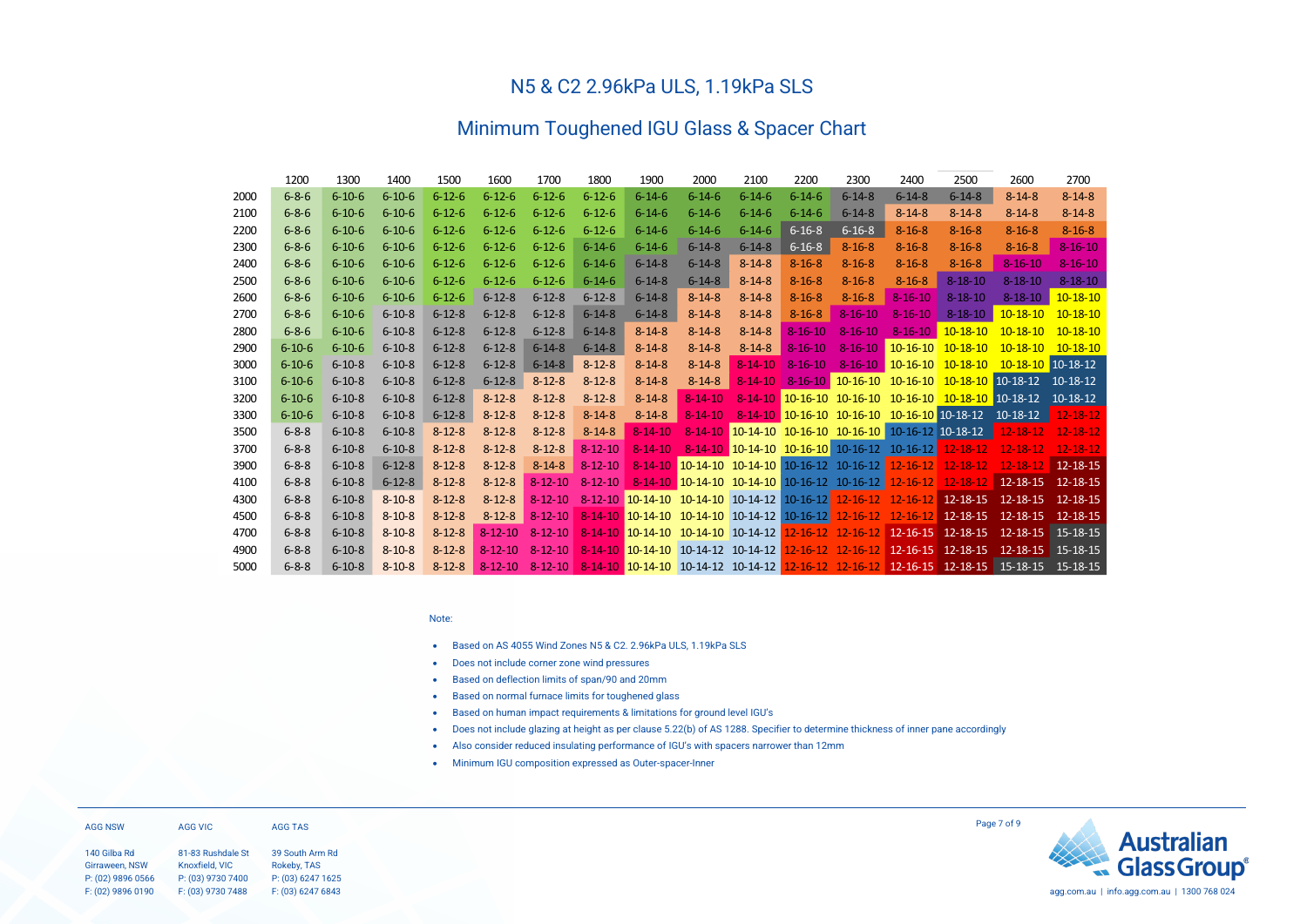**AGG NSW AGG VIC AGG TAS**

| 140 Gilba Rd      | 81-83 Rushdale St | 39 South Arm Rd   |
|-------------------|-------------------|-------------------|
| Girraween, NSW    | Knoxfield, VIC    | Rokeby, TAS       |
| P: (02) 9896 0566 | P: (03) 9730 7400 | P: (03) 6247 1625 |
| F: (02) 9896 0190 | F: (03) 9730 7488 | F: (03) 6247 6843 |

| 2600             | 2700             |  |  |  |  |  |
|------------------|------------------|--|--|--|--|--|
| $8 - 14 - 8$     | $8 - 14 - 8$     |  |  |  |  |  |
| 8-14-10          | $8 - 14 - 10$    |  |  |  |  |  |
| 8-16-10          | $10 - 16 - 10$   |  |  |  |  |  |
| 10-16-10         | <u> 10-16-10</u> |  |  |  |  |  |
| <u> 10-16-10</u> | 10-16-10         |  |  |  |  |  |
| 10-18-10         | 10-18-10         |  |  |  |  |  |
| 10-18-10         | 10-18-12         |  |  |  |  |  |
| $10 - 18 - 12$   | 10-18-12         |  |  |  |  |  |
| 10-18-12         | $12 - 18 - 12$   |  |  |  |  |  |
| 10-18-12         | 12-18-12         |  |  |  |  |  |
| 12-18-12         | 12-18-12         |  |  |  |  |  |
| 12-18-12         | 12-18-12         |  |  |  |  |  |
| 12-18-12         | 12-18-15         |  |  |  |  |  |
| 12-18-12         | 12-18-15         |  |  |  |  |  |
| 12-18-15         | 12-18-15         |  |  |  |  |  |
| 12-18-15         | 15-18-15         |  |  |  |  |  |
| 15-18-15         | 15-18-15         |  |  |  |  |  |
| $15 - 18 - 15$   | 15-18-15         |  |  |  |  |  |
| 15-18-15         | 15-18-15         |  |  |  |  |  |
| 15-18-15         | 15-18-19         |  |  |  |  |  |
| 15-18-15         | 15-18-19         |  |  |  |  |  |
| 15-18-19         | 15-18-19         |  |  |  |  |  |
| 15-18-19         | 15-18-19         |  |  |  |  |  |



### N6 & C3 3.99kPa ULS, 1.63kPa SLS

### Minimum Toughened IGU Glass & Spacer Chart

**Note:**

- Based on AS 4055 Wind Zones N5 & C3. 3.99kPa ULS, 1.63kPa SLS
- **Does not** include corner zone wind pressures
- Based on deflection limits of span/90 and 20mm
- Based on normal furnace limits for toughened glass
- Based on human impact requirements & limitations for ground level IGU's
- **Does not** include glazing at height as per clause 5.22(b) of AS 1288. Specifier to determine thickness of inner pane accordingly
- Also consider reduced insulating performance of IGU's with spacers narrower than 12mm
- Minimum IGU composition expressed as Outer-spacer-Inner
- 19mm glass not commonly stocked

|      | 1200         | 1300         | 1400          | 1500          | 1600          | 1700          | 1800                                | 1900          | 2000                                                 | 2100          | 2200          | 2300                                                                            | 2400           | 2500                                                                                     | 2600                                                                                                                         | 2700           |
|------|--------------|--------------|---------------|---------------|---------------|---------------|-------------------------------------|---------------|------------------------------------------------------|---------------|---------------|---------------------------------------------------------------------------------|----------------|------------------------------------------------------------------------------------------|------------------------------------------------------------------------------------------------------------------------------|----------------|
| 2000 | $6 - 8 - 6$  | $6 - 10 - 6$ | $6 - 10 - 6$  | $6 - 12 - 6$  | $6 - 12 - 6$  | $6 - 12 - 6$  | $6 - 14 - 6$                        | $6 - 14 - 6$  | $6 - 14 - 8$                                         | $6 - 14 - 8$  | $6 - 14 - 8$  | $8 - 14 - 8$                                                                    | $8 - 14 - 8$   | $8 - 14 - 8$                                                                             | $8 - 14 - 8$                                                                                                                 | $8 - 14 - 8$   |
| 2100 | $6 - 8 - 6$  | $6 - 10 - 6$ | $6 - 10 - 6$  | $6 - 12 - 6$  | $6 - 12 - 6$  | $6 - 14 - 6$  | $6 - 14 - 6$                        | $6 - 14 - 8$  | $6 - 14 - 8$                                         | $6 - 14 - 8$  | $8 - 14 - 8$  | $8 - 14 - 8$                                                                    | $8 - 14 - 8$   | $8 - 14 - 8$                                                                             | $8 - 14 - 10$                                                                                                                | $8 - 14 - 10$  |
| 2200 | $6 - 10 - 6$ | $6 - 10 - 6$ | $6 - 12 - 6$  | $6 - 12 - 8$  | $6 - 12 - 8$  | $6 - 12 - 8$  | $6 - 12 - 8$                        | $6 - 14 - 8$  | $6 - 14 - 8$                                         | $8 - 14 - 8$  | $8 - 16 - 8$  | $8 - 16 - 8$                                                                    | $8 - 16 - 8$   | $8 - 16 - 10$                                                                            | $8 - 16 - 10$                                                                                                                | $10 - 16 - 10$ |
| 2300 | $6 - 10 - 6$ | $6 - 10 - 6$ | $6 - 10 - 8$  | $6 - 12 - 8$  | $6 - 12 - 8$  | $6 - 12 - 8$  | $6 - 14 - 8$                        | $6 - 14 - 8$  | $8 - 14 - 8$                                         | $8 - 14 - 8$  | $8 - 16 - 8$  | $8 - 16 - 8$                                                                    | $8 - 16 - 10$  | $8 - 16 - 10$                                                                            | $10 - 16 - 10$                                                                                                               | $10 - 16 - 10$ |
| 2400 | $6 - 10 - 6$ | $6 - 10 - 8$ | $6 - 10 - 8$  | $6 - 12 - 8$  | $6 - 12 - 8$  | $6 - 14 - 8$  | $6 - 14 - 8$                        | $8 - 14 - 8$  | $8 - 14 - 8$                                         | $8 - 14 - 8$  | $8 - 16 - 8$  | $8 - 16 - 10$                                                                   | $8 - 16 - 10$  | $10 - 16 - 10$                                                                           | $10 - 16 - 10$                                                                                                               | $10 - 16 - 10$ |
| 2500 | $6 - 8 - 8$  | $6 - 10 - 8$ | $6 - 10 - 8$  | $6 - 12 - 8$  | $6 - 12 - 8$  | $6 - 14 - 8$  | $8 - 12 - 8$                        | $8 - 14 - 8$  | $8 - 14 - 8$                                         | $8 - 14 - 8$  | $8 - 16 - 10$ | $8 - 16 - 10$                                                                   | $10 - 16 - 10$ | $10 - 18 - 10$                                                                           | $10 - 18 - 10$                                                                                                               | $10 - 18 - 10$ |
| 2600 | $6 - 8 - 8$  | $6 - 10 - 8$ | $6 - 10 - 8$  | $6 - 12 - 8$  | $8 - 12 - 8$  | $8 - 12 - 8$  | $8 - 12 - 8$                        | $8 - 14 - 8$  | $8 - 14 - 8$                                         | $8 - 14 - 10$ | $8 - 16 - 10$ | $10 - 16 - 10$                                                                  |                | $10-16-10$ $10-18-10$                                                                    | 10-18-10 10-18-12                                                                                                            |                |
| 2700 | $6 - 8 - 8$  | $6 - 10 - 8$ | $6 - 10 - 8$  | $8 - 12 - 8$  | $8 - 12 - 8$  | $8 - 12 - 8$  | $8 - 14 - 8$                        | $8 - 14 - 8$  | $8 - 14 - 8$                                         |               |               |                                                                                 |                | 8-14-10 10-16-10 10-16-10 10-16-10 10-18-10                                              | $10-18-12$                                                                                                                   | $10-18-12$     |
| 2800 | $6 - 8 - 8$  | $6 - 10 - 8$ | $6 - 12 - 8$  | $8 - 12 - 8$  | $8 - 12 - 8$  | $8 - 12 - 8$  | $8 - 14 - 8$                        | $8 - 14 - 10$ | $8 - 14 - 10$                                        |               |               | 8-14-10 10-16-10 10-16-10 10-16-10 10-18-12                                     |                |                                                                                          | $10 - 18 - 12$                                                                                                               | $12 - 18 - 12$ |
| 2900 | $6 - 8 - 8$  | $6 - 10 - 8$ | $8 - 10 - 8$  | $8 - 12 - 8$  | $8 - 12 - 8$  | $8 - 12 - 8$  | $8 - 14 - 8$                        | $8 - 14 - 10$ |                                                      |               |               | 8-14-10 10-14-10 10-16-10 10-16-10 10-16-12 10-18-12                            |                |                                                                                          | $10 - 18 - 12$                                                                                                               | $12 - 18 - 12$ |
| 3000 | $6 - 8 - 8$  | $6 - 10 - 8$ | $8 - 10 - 8$  | $8 - 12 - 8$  | $8 - 12 - 8$  | $8 - 14 - 8$  | $8 - 14 - 10$                       | $8 - 14 - 10$ |                                                      |               |               | 8-14-10 10-14-10 10-16-10 10-16-12 10-16-12 10-18-12                            |                |                                                                                          | $12 - 18 - 12$                                                                                                               | $12 - 18 - 12$ |
| 3100 | $6 - 8 - 8$  | $6 - 10 - 8$ | $8 - 10 - 8$  | $8 - 12 - 8$  | $8 - 12 - 8$  | $8 - 12 - 10$ | $8 - 14 - 10$                       |               |                                                      |               |               | 8-14-10 10-14-10 10-14-10 10-16-10 10-16-12 10-16-12                            |                | $12 - 18 - 12$                                                                           | $12 - 18 - 12$                                                                                                               | $12 - 18 - 12$ |
| 3200 | $6 - 8 - 8$  | $6 - 10 - 8$ | $8 - 10 - 8$  | $8 - 12 - 8$  | $8 - 12 - 8$  | $8 - 12 - 10$ | $8 - 14 - 10$                       |               |                                                      |               |               |                                                                                 |                | 8-14-10 10-14-10 10-14-10 10-16-12 10-16-12 12-16-12 12-18-12                            | $12 - 18 - 12$                                                                                                               | 12-18-15       |
| 3300 | $6 - 8 - 8$  | $8 - 10 - 8$ | $8 - 10 - 8$  | $8 - 12 - 8$  | $8 - 12 - 10$ | $8 - 12 - 10$ |                                     |               |                                                      |               |               | 8-14-10 10-14-10 10-14-10 10-14-10 10-16-12 10-16-12                            |                | $12 - 16 - 12$ $12 - 18 - 12$                                                            | $12 - 18 - 12$                                                                                                               | $12 - 18 - 15$ |
| 3500 | $6 - 10 - 8$ | $8 - 10 - 8$ | $8 - 10 - 8$  | $8 - 12 - 8$  | $8 - 12 - 10$ | $8 - 12 - 10$ |                                     |               | 8-14-10 10-14-10 10-14-10 10-14-12 10-16-12 12-16-12 |               |               |                                                                                 | $12 - 16 - 12$ | $12 - 18 - 15$                                                                           | $12 - 18 - 15$                                                                                                               | 12-18-15       |
| 3700 | $6 - 10 - 8$ | $8 - 10 - 8$ | $8 - 10 - 8$  | $8 - 10 - 10$ | $8 - 12 - 10$ | $8 - 12 - 10$ |                                     |               | 10-12-10 10-14-10 10-14-12 10-14-12                  |               |               | 12-16-12 12-16-12                                                               | $12 - 16 - 15$ | $12 - 18 - 15$                                                                           | 12-18-15 15-18-15                                                                                                            |                |
| 3900 | $6 - 10 - 8$ | $8 - 10 - 8$ | $8 - 10 - 8$  | $8 - 10 - 10$ | $8 - 12 - 10$ |               |                                     |               | 8-14-10 10-12-10 10-14-10 10-14-12 10-14-12          |               |               | 12-16-12 12-16-12                                                               | $12 - 16 - 15$ | $12 - 18 - 15$                                                                           | $15 - 18 - 15$                                                                                                               | 15-18-15       |
| 4100 | $6 - 10 - 8$ | $8 - 10 - 8$ | $8 - 12 - 8$  | $8 - 10 - 10$ |               |               |                                     |               |                                                      |               |               | 8-12-10 10-12-10 10-12-10 10-14-10 10-14-12 12-14-12 12-16-12 12-16-15          |                | $12 - 16 - 15$ 12-18-15                                                                  | $15 - 18 - 15$                                                                                                               | 15-18-15       |
| 4300 | $6 - 10 - 8$ | $8 - 10 - 8$ | $8 - 12 - 8$  | $8 - 10 - 10$ |               |               |                                     |               |                                                      |               |               | 8-12-10 10-12-10 10-14-10 10-14-10 10-14-12 12-14-12 12-16-12 12-16-15 12-16-15 |                | $15 - 18 - 15$                                                                           | $15 - 18 - 15$                                                                                                               | 15-18-15       |
| 4500 | $6 - 10 - 8$ | $8 - 10 - 8$ | $8 - 10 - 10$ | $8 - 10 - 10$ |               |               |                                     |               |                                                      |               |               |                                                                                 |                | 8-12-10 10-12-10 10-14-10 10-14-12 10-14-12 12-14-12 12-16-15 12-16-15 12-16-15 15-18-15 | $15 - 18 - 15$                                                                                                               | 15-18-19       |
| 4700 | $6 - 10 - 8$ | $8 - 10 - 8$ | $8 - 10 - 10$ | $8 - 10 - 10$ |               |               |                                     |               |                                                      |               |               |                                                                                 |                | 8-12-10 10-12-10 10-14-10 10-14-12 12-14-12 12-14-12 12-16-15 12-16-15 15-16-15 15-18-15 | 15-18-15 15-18-19                                                                                                            |                |
| 4900 | $6 - 10 - 8$ | $8 - 10 - 8$ | $8 - 10 - 10$ | $8 - 10 - 10$ |               |               | 10-12-10 10-12-10 10-14-10 10-14-12 |               |                                                      |               |               | $12-14-12$ $12-14-12$ $12-16-15$ $12-16-15$ $15-16-15$                          |                | $15 - 18 - 15$                                                                           | 15-18-19                                                                                                                     | 15-18-19       |
| 5000 | $6 - 10 - 8$ | $8 - 10 - 8$ | $8 - 10 - 10$ |               |               |               |                                     |               |                                                      |               |               |                                                                                 |                |                                                                                          | 8-10-10 10-12-10 10-12-10 10-14-10 10-14-12 12-14-12 12-14-12 12-14-12 12-16-15 12-16-15 15-16-15 15-18-15 15-18-19 15-18-19 |                |

Page 8 of 9